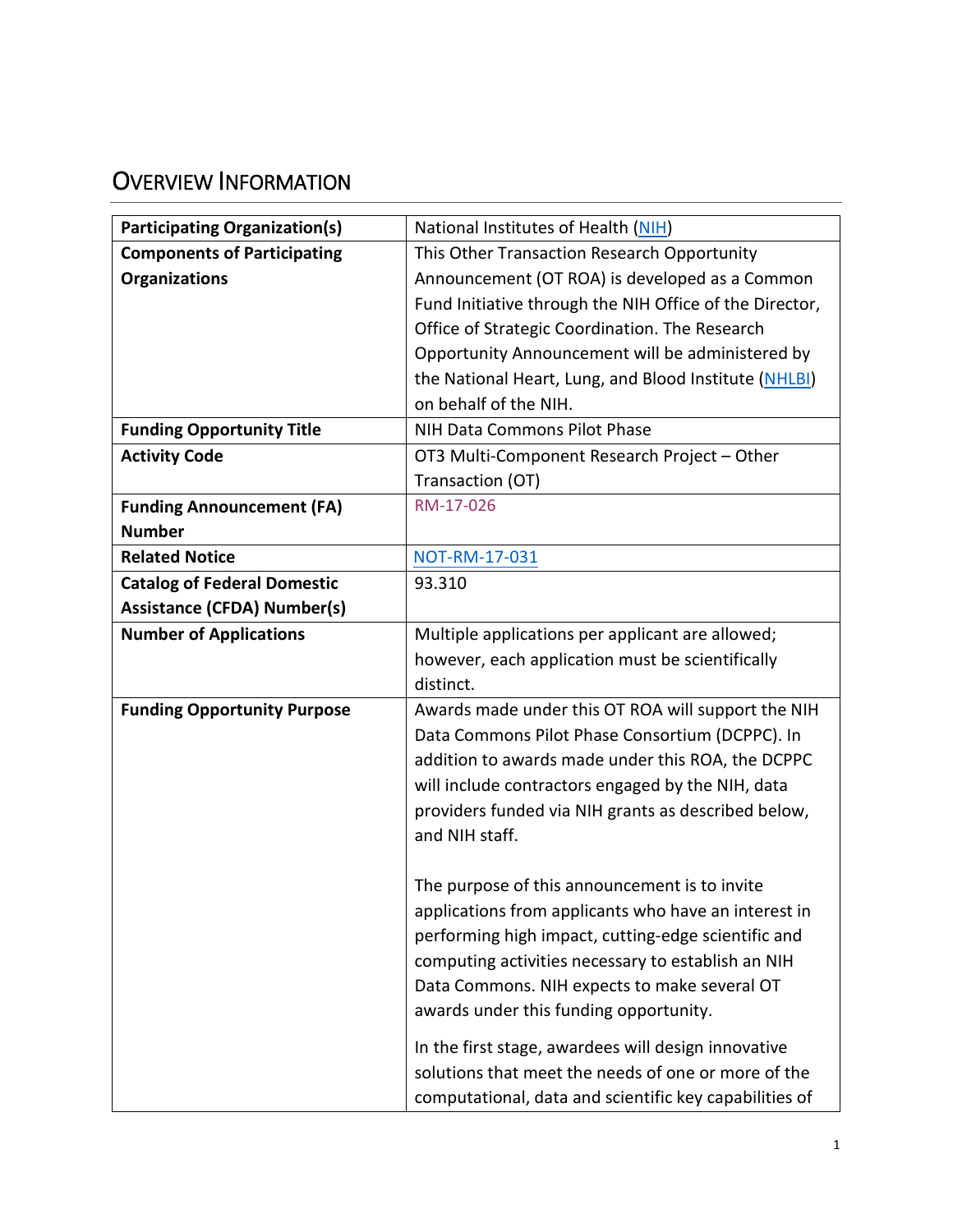|                                        | the Data Commons. It is expected that awardees will<br>participate collectively as a consortium and work<br>cooperatively toward achieving NIH's comprehensive<br>vision for an interoperable, FAIR (Findable, Accessible,<br>Interoperable and Reusable) compliant, multi-cloud<br>NIH Data Commons founded on open source and open<br>standards. The Commons will be designed to comply<br>with the principles of making digital objects FAIR. In<br>the second stage, the solutions developed by the |
|----------------------------------------|---------------------------------------------------------------------------------------------------------------------------------------------------------------------------------------------------------------------------------------------------------------------------------------------------------------------------------------------------------------------------------------------------------------------------------------------------------------------------------------------------------|
|                                        | DCPPC will be implemented.                                                                                                                                                                                                                                                                                                                                                                                                                                                                              |
| <b>Objective Review</b>                | Evaluation of Letters of Intent (LOIs) and applications<br>will be conducted by an appropriate review group<br>convened by NIH.<br>See Objective Review section of this announcement<br>for further details.                                                                                                                                                                                                                                                                                            |
| Eligibility                            | See Eligibility section of this announcement.                                                                                                                                                                                                                                                                                                                                                                                                                                                           |
| <b>Funds Available and Anticipated</b> | The OT component of the DCPPC budget is currently                                                                                                                                                                                                                                                                                                                                                                                                                                                       |
| <b>Number of Awards</b>                | planned for \$21 million over a 4-year period. However,                                                                                                                                                                                                                                                                                                                                                                                                                                                 |
|                                        | NIH Common Fund procedures and OT mechanisms                                                                                                                                                                                                                                                                                                                                                                                                                                                            |
|                                        | allow for significant flexibilities to make adjustments                                                                                                                                                                                                                                                                                                                                                                                                                                                 |
|                                        | that may be needed to pursue catalytic and                                                                                                                                                                                                                                                                                                                                                                                                                                                              |
|                                        | transformative initiatives. Award levels may increase                                                                                                                                                                                                                                                                                                                                                                                                                                                   |
|                                        | or decrease over time based on programmatic needs,                                                                                                                                                                                                                                                                                                                                                                                                                                                      |
|                                        | funding availability, and awardee performance.                                                                                                                                                                                                                                                                                                                                                                                                                                                          |
| <b>Award Project Period</b>            | Project duration is anticipated to be four years.                                                                                                                                                                                                                                                                                                                                                                                                                                                       |

# KEY DATES

| <b>Post Date</b>                | June 16, 2017                                                                                                                                                                                                                           |  |
|---------------------------------|-----------------------------------------------------------------------------------------------------------------------------------------------------------------------------------------------------------------------------------------|--|
| Letter of Intent (LOI) Due Date | June 30, 2017 (5:00 PM United States Eastern Time)                                                                                                                                                                                      |  |
|                                 | Please note that submission of a Letter of Intent (LOI)<br>is required. LOIs will be used to select individuals or<br>groups who will be invited to submit an application<br>by July 12, 2017. Only those who are invited may<br>apply. |  |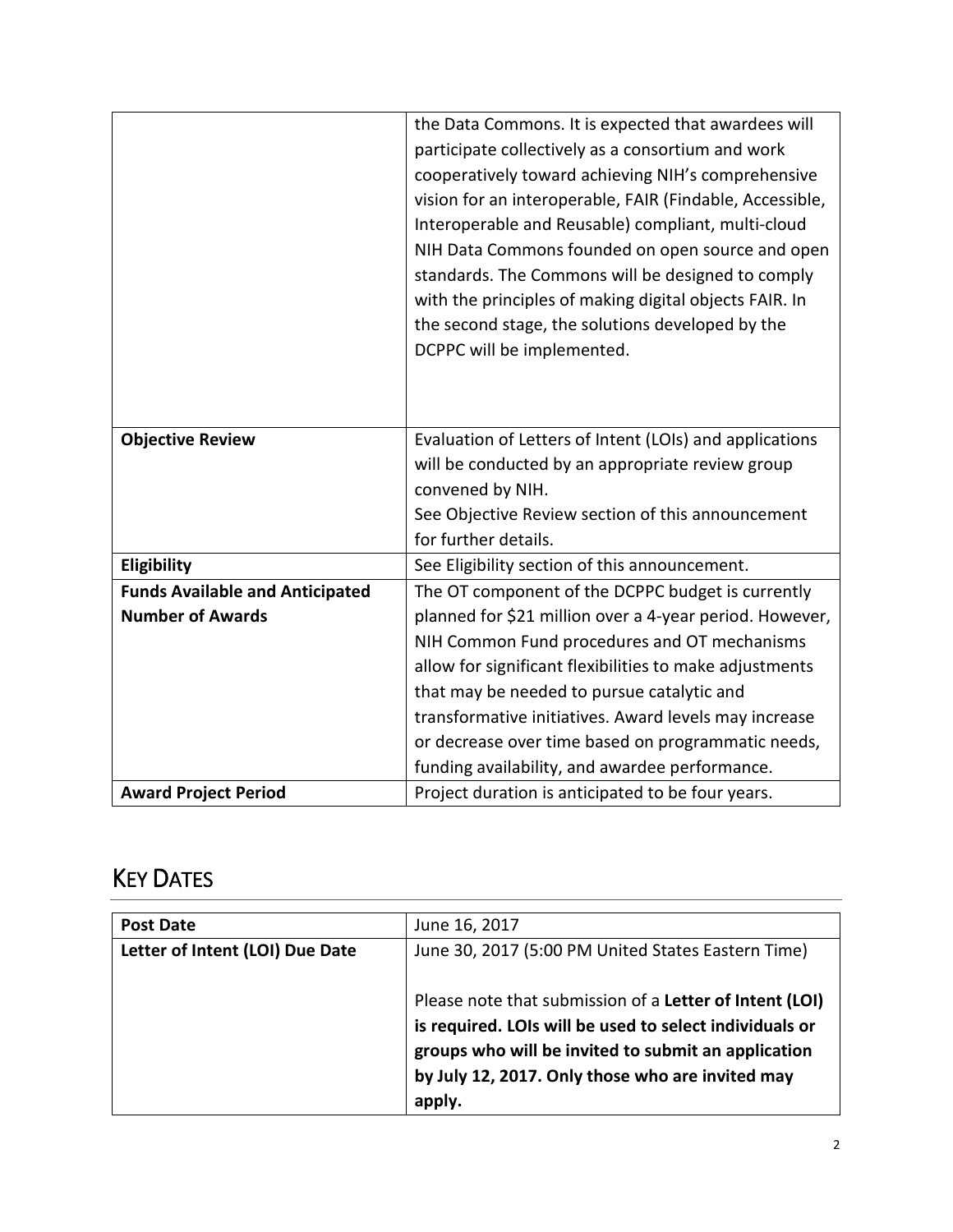|                                       | Applications submitted without an invitation from<br>the NIH will be returned and not reviewed. |
|---------------------------------------|-------------------------------------------------------------------------------------------------|
| <b>Application Due Date</b>           | July 31, 2017 (5:00 PM United States Eastern Time)                                              |
| <b>Earliest Start Date</b>            | September 29, 2017                                                                              |
| <b>Funding Opportunity Expiration</b> | August 1, 2017                                                                                  |
| Date                                  |                                                                                                 |
| <b>Mandatory Kick-Off Meeting</b>     | October 23-25, Bethesda, MD, United States                                                      |

# AGENCY CONTACTS

We encourage inquiries concerning this Research Opportunity Announcement and welcome the opportunity to answer questions from potential applicants.

| <b>Scientific/Research Contact(s)</b> | Vivien Bonazzi, Ph.D.                             |  |
|---------------------------------------|---------------------------------------------------|--|
|                                       | Office of the Director, NIH                       |  |
|                                       | Email: commonspilot@od.nih.gov                    |  |
|                                       |                                                   |  |
| <b>Financial/Agreement Officer</b>    | <b>Teresa Marquette</b>                           |  |
| Contact(s)                            | National Heart, Lung, and Blood Institute (NHLBI) |  |
|                                       | Email: commonspilot@od.nih.gov                    |  |

# OUTLINE OF THIS OT ROA

- 1. NIH Data Commons Pilot Phase Overview
- 2**.** Key Capabilities of the Data Commons Pilot Phase
- 3. Two Stage Process and Data Commons Pilot Phase Consortium
- 4. Special Award Information and terms
- 5. Eligibility
- 6. Application Content
- 7. Application Timeline
- 8. Objective Review Process
- 9. Additional Information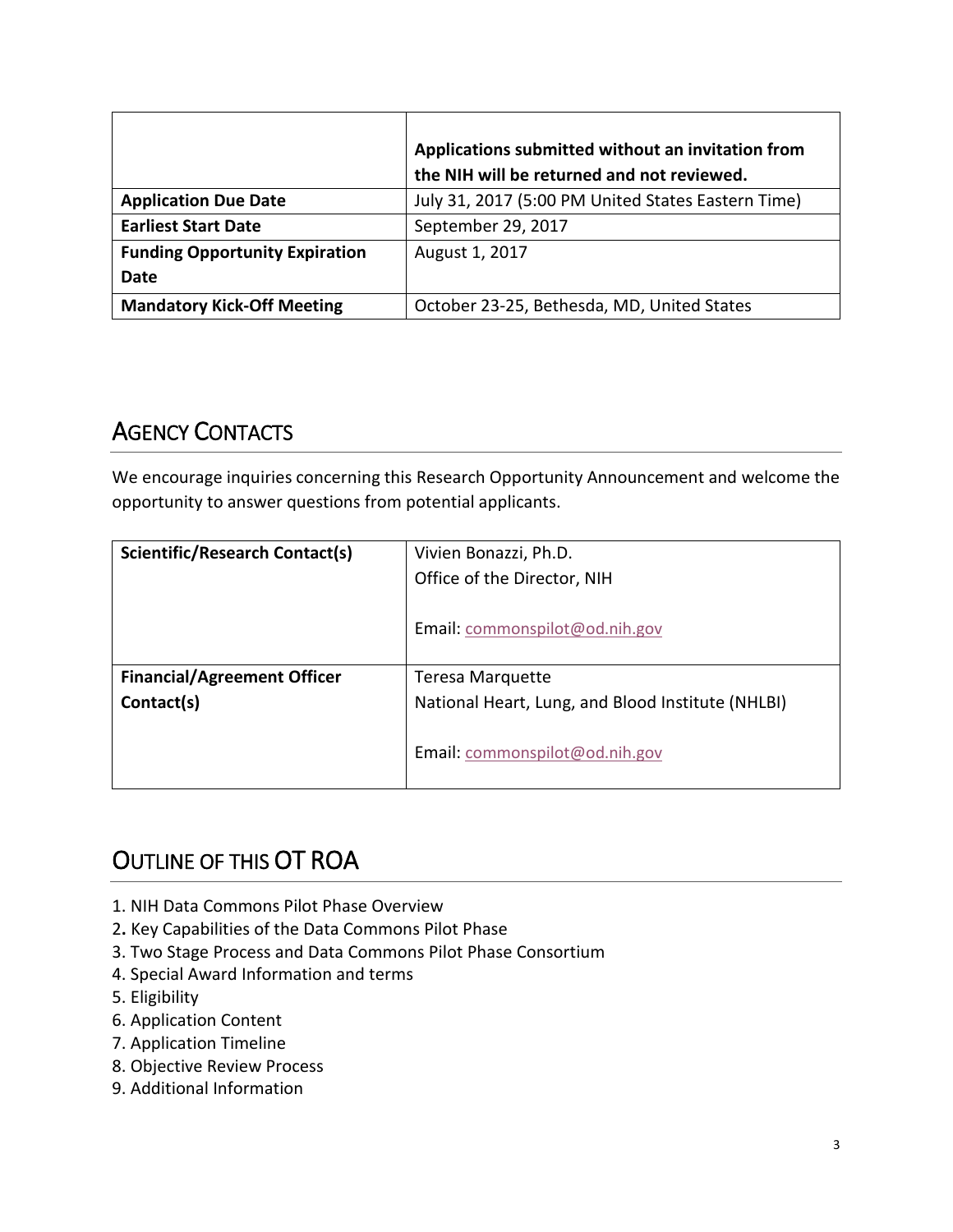# 1. NIH DATA COMMONS PILOT PHASE OVERVIEW

#### **Background**

 $\overline{a}$ 

The NIH Big Data to Knowledge (BD2K, [https://commonfund.nih.gov/bd2k/index\)](https://commonfund.nih.gov/bd2k/index) program is a trans-NIH data science program that was launched in 2013 to facilitate broad use of biomedical big data, develop and disseminate analysis methods and software, enhance training relevant for large scale data analysis, and establish centers of excellence for biomedical big data – all within the context of proper protection of human subjects. BD2K is entering a second program phase that will test the feasibility of, and develop best practices for, making NIH-funded datasets, semantics and computational tools available through communal, collaborative platforms on public clouds.

Datasets can provide unique resources for research inquiries and data analyses. Examples of such valuable resources include model organism databases (MODs); biorepositories; imaging, clinical, and other data from NIH-supported cohort studies; registries; and clinical trials. Trans-NIH initiatives such as the [Genotype-Tissue Expression \(GTEx\)](https://commonfund.nih.gov/GTEx/index) program and the [Trans-Omics for](https://www.nhlbi.nih.gov/research/resources/nhlbi-precision-medicine-initiative/topmed) [Precision Medicine \(TOPMed\)](https://www.nhlbi.nih.gov/research/resources/nhlbi-precision-medicine-initiative/topmed) program are generating genomics and other datasets at an unprecedented scale that require cutting-edge approaches for data management, access, and analysis. The NIH plans to implement a Data Commons initially as a Pilot Phase in which three high-value datasets will serve as test cases for the principles, policies, processes, and architectures that need to be developed. NIH expects the Pilot Phase will occur over 3-4 years. The test case datasets include the GTEx and TOPMed datasets mentioned above, as well as several [Model Organism Databases \(MODs\)](http://www.alliancegenome.org/) that are working as a consortium to create an integrated resource known as the Alliance of Genome Resources. Test case dataset selection derives from the high value of these data to many users in the biomedical research community as well as from the diversity of the data they contain. However, it is envisioned the Data Commons will expand to include other data resources once this pilot phase has achieved its primary objectives.

Cloud platforms can facilitate access and use across data sources that are often isolated (siloed) from each other. Use of cloud platforms will help push biomedical research beyond the conventional data-driven download/local analysis paradigm that is inefficient, burdensome, and can result in less reproducible research. Cloud platforms will form the basis of a Data Commons  $-$  allowing a way to access, deposit, analyze, collaborate, and share digital objects<sup>[1](#page-3-0)</sup> generated

<span id="page-3-0"></span> $1$  Digital objects can be data, software tools, workflows, methods, documents, etc.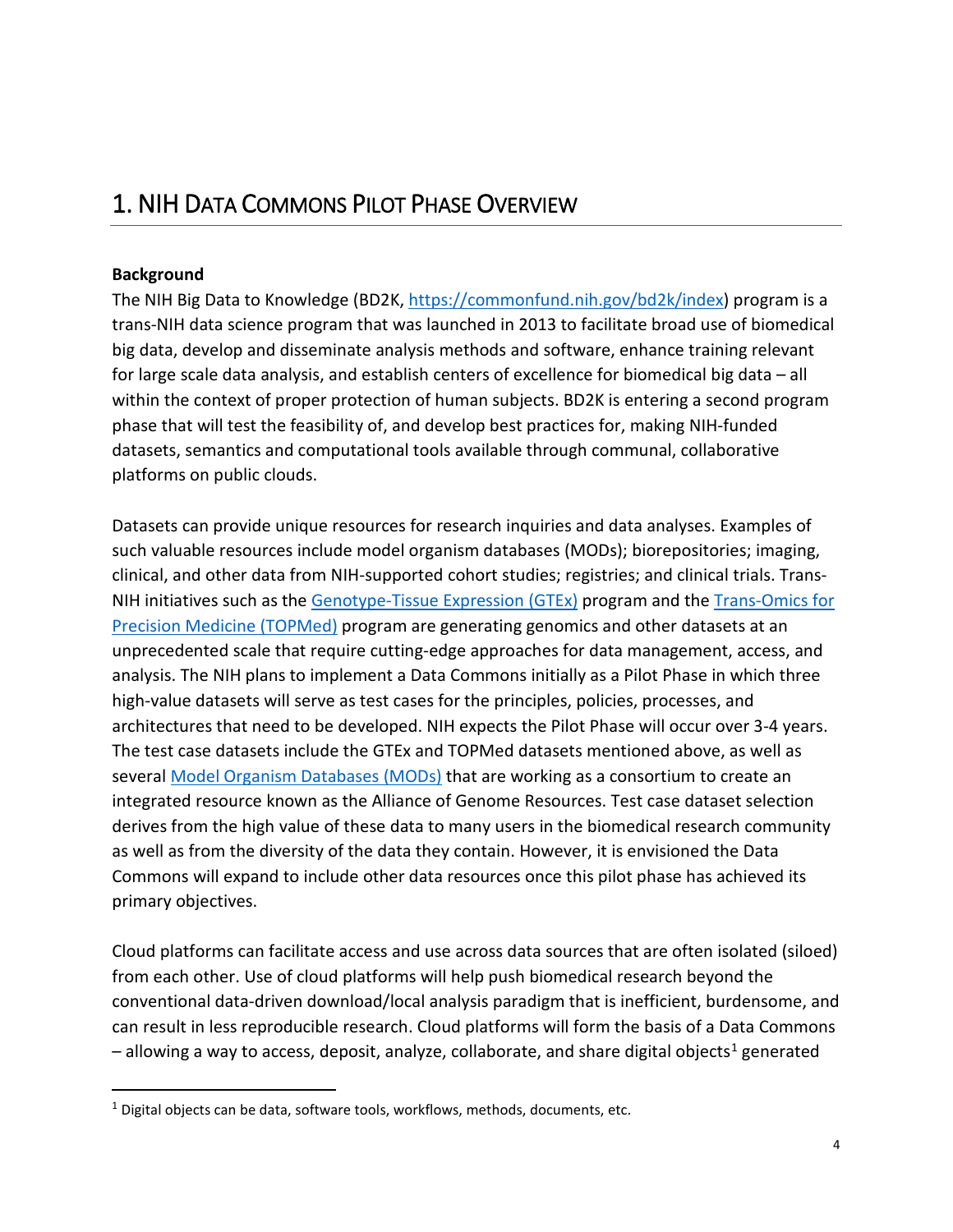from biomedical research, with the goal of accelerating new biomedical discoveries that will enable more accurate disease risk prediction, tailored diagnostics, and prevention and treatment strategies.

At the same time, increased data access and availability through a cloud environment may elevate concerns over information privacy and security, and may raise questions over the ethical, legal, and social implications (ELSI) inherent in such availability. The range of issues involved in storing, accumulating, and accessing digital data in a cloud environment are likely to be complex. These issues are of paramount importance to the NIH and will be specifically emphasized in the Data Commons Pilot Phase.

The Data Commons Pilot Phase Consortium (DCPPC) will include PIs from the repositories housing the identified test case datasets, OT awardees identified through this solicitation, independent contractors, and NIH staff. The NIH will engage independent contractors to help develop, assess, and evaluate business models and practices, as well as human subjects, privacy, security, and ELSI matters as the pilot phase proceeds. In subsequent years, the broader data science community will be engaged to help test the utility of the Data Commons as it is developed, and input will be sought from entities with a working knowledge of applicable research ethics and information privacy laws and regulations. Applicants for this OT ROA must be willing to actively engage with the consortium and the broader community and to adapt as needed.

#### **Purpose and Goals**

The goal of the NIH Data Commons is to accelerate new biomedical discoveries by providing a cloud-based platform where investigators can store, share, access and compute on digital objects (data, software, etc.) generated from biomedical research and perform novel scientific research including hypothesis generation, discovery, and validation. The Data Commons Pilot Phase Consortium (DCPPC) will initially focus on digital objects generated by NIH-supported biomedical research from the TOPMed, GTEx, and MODs datasets.

Support of such an effective and secure digital environment for the Data Commons will initially require:

- 1. A portal with authentication and authorization-controlled access to digital objects.
- 2. A search and analysis workspace that supports a broad range of authenticated users.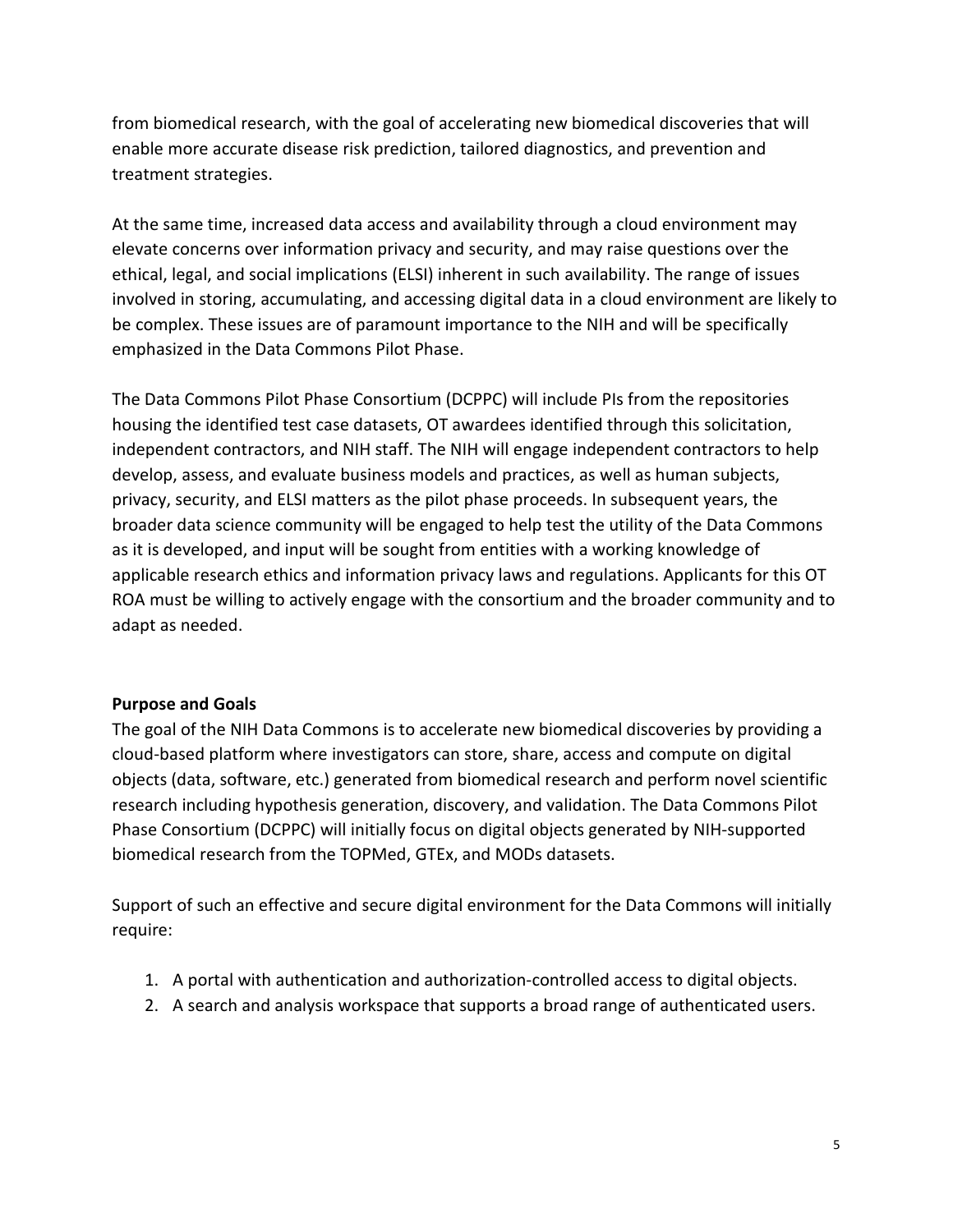- 3. A platform that supports implementation of the FAIR<sup>[2](#page-5-0)</sup> principles, including granular assignment of contributions to individuals and teams, as well as understanding the value of those contributions in research and discovery.
- 4. An environment that is interoperable with cloud platforms and resources from multiple organizations to ensure that digital objects can be available to the broadest possible group of users and the wider research community.

For critical design aspects of the Data Commons, NIH expects that:

- Accessibility of the Data Commons will extend beyond experts in data science and bioinformatics, to general researchers in basic science, clinical research, and others to take advantage of large scale "big data."
- Cloud platforms will be built using Open Science<sup>[3](#page-5-1)</sup> precepts. Open science speeds the pace of scientific discovery and significantly improves reproducibility of research. These tenets also provide researchers with a resource that can continually evolve through collaboration, data sharing, and methods development.[4](#page-5-2)
- Digital objects within the Data Commons will be constructed employing FAIR<sup>[5](#page-5-3)</sup> principles and consistent with research participant consents, notification of privacy practices, laws, regulations, and policies, as applicable. Protection of research participants' information must be ensured, at a minimum, through controlled access and authentication security protocols and related policies.
- Data access policies and procedures will govern accessibility of the Data Commons. The initial user community will be composed of experts in data science and bioinformatics, but future users are expected to include researchers in basic science, clinical research, and others with appropriate justification and approval to access these large scale "big data".

The NIH community has a broad spectrum of potential end-users of such a cloud platform, from sophisticated command-line experts to less-expert users who would require a simple, accessible user interface. The goal of the Data Commons is to provide a cloud platform in which end-users of varying disciplines and levels of expertise will want to bring their data, their pipelines, and their research questions **to** the big data of the larger community, without

1

<span id="page-5-0"></span><sup>&</sup>lt;sup>2</sup> Findable, Accessible, Interoperable, and Reusable. Wilkinson, M.D. et al. The FAIR Guiding Principles for scientific data management and stewardship (2016) Sci. Data, 3:160018 doi: 10.1038/sdata.2016.18.

<span id="page-5-1"></span><sup>&</sup>lt;sup>3</sup> Open Science refers to "the practice of making everything in the discovery process fully and openly available, creating transparency and driving further discovery by allowing others to build on existing work." See especially: Ross, J.S. and Krumholz, H.M. Ushering in a new era of open science through data sharing: The wall must come down (2013) JAMA Volume 309, Issue 13, Pages 1355-1356.

<span id="page-5-2"></span><sup>4</sup> McKiernan, E.C. et al. How open science helps researchers succeed (2016) eLife Volume 5, Issue JULY, 7 July 2016, Article number e16800.

<span id="page-5-3"></span><sup>5</sup> Findable, Accessible, Interoperable, and Reusable. Wilkinson, M.D. et al. The FAIR Guiding Principles for scientific data management and stewardship (2016) Sci. Data, 3:160018 doi: 10.1038/sdata.2016.18.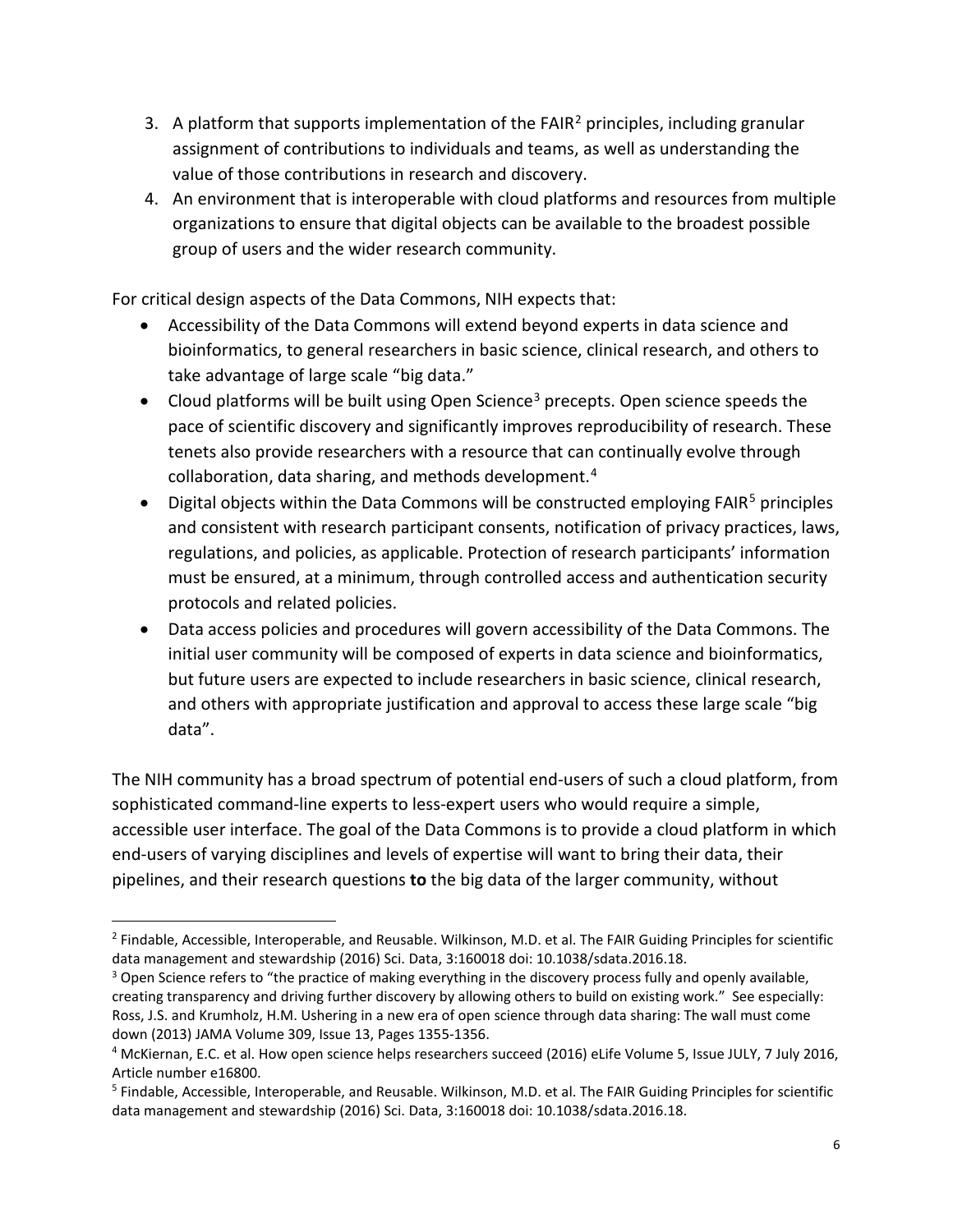needing to understand all the technology that makes this big data effort work and how the harmonization is technically operating "under the hood."

The Data Commons should ultimately provide an environment that supports interconnection among genotypic, phenotypic, clinical, imaging, biospecimen, and model organism data, as well as all relevant visualization and analytic tools under a policy and procedural framework that appropriately addresses human subjects, ELSI, privacy, and security matters. It will also be designed to serve varying levels of research end users, and its implementation will require robust data sharing and access protocols, large scale data curation/harmonization, and a high throughput computing infrastructure.

# 2. KEY CAPABILITIES OF THE DATA COMMONS PILOT PHASE

The Data Commons will provide new, and integration of existing, computing infrastructures and tools, FAIR data best practices and scientific use cases that demonstrate the potential of open science and scientific discovery. The combination of computing, data best practices, and biomedical science is what will make the Data Commons cloud platform effective in enabling biomedical research and discovery.

Applicants are encouraged to develop innovative approaches to one or more key computational, data, analytical, and scientific capabilities of the Data Commons. Proposals must meet certain minimum standards that serve as guiding principles for a successful NIH Data Commons. The minimum standards for the Data Commons are:

- 1. Interoperable and Portable: The NIH Data Commons must allow portability of discovery and analytical tools and user interfaces between at least two cloud service providers. It is anticipated that the NIH Data Commons will interoperate with other data repositories or other research data Commons platforms across the globe. However, for purposes of this pilot, all data must be stored in environments within states or territories of the United States of America.
- 2. Open Source Technology: Capabilities and software built as part of the NIH Data Commons must be delivered under an open source model. Organizations may propose to use proprietary platforms, so long as the requirements for data transparency and interoperability are maintained. Tools must be openly available to biomedical researchers through existing community resources, such as Dockstore [\(https://dockstore.org\),](https://dockstore.org)/) that provide a place to share tools encapsulated in Docker, and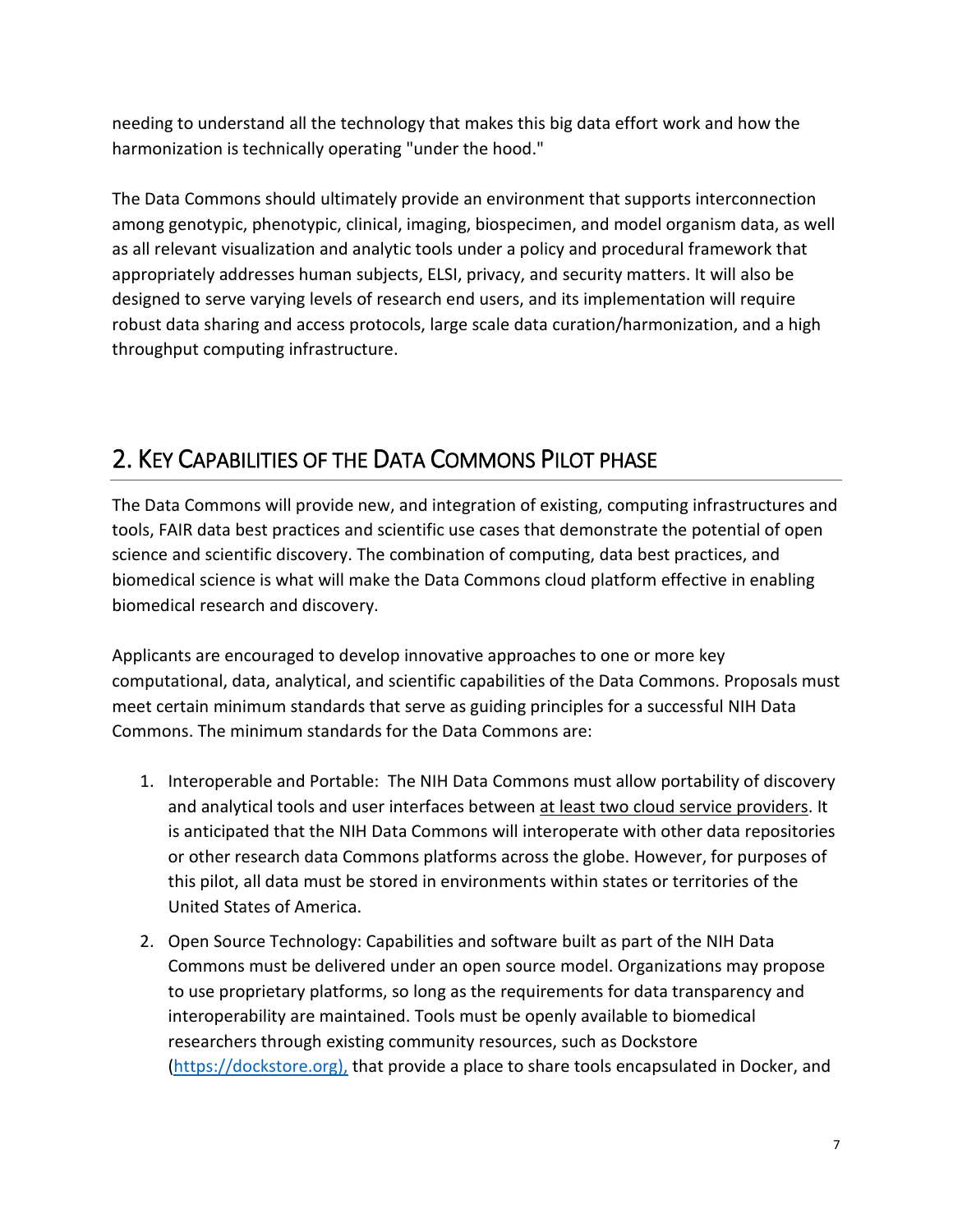described using the emerging standards of CWL (Common Workflow Language) and WDL (Workflow Description Language).

3. Research Ethics, Privacy, Security, and Controlled Access: To the extent that information considered for inclusion in the Data Commons – either as separate datasets or in combination with other data – triggers human subjects, privacy, or other laws or regulations, the DCPPC must establish appropriate data sharing policies and data access procedures, and take other steps to protect the information of research participants. In addition, because the cloud platform will store and permit controlled access to genomic data, projects that support the DCPPC must be consistent with the *NIH Genomic Data Sharing Policy* [\(NOT-OD-14-124\)](https://grants.nih.gov/grants/guide/notice-files/NOT-OD-14-124.html) and the *NIH Notice for Use of Cloud Computing Services for Storage and Analysis of Controlled-Access Data Subject to the NIH Genomic Data Sharing Policy* [\(NOT-OD-15-086\)](https://grants.nih.gov/grants/guide/notice-files/NOT-OD-15-086.html), as applicable.

Applicants to this Announcement should note that the NIH has separate contract mechanisms to engage Trusted Partners. Awardees under this agreement are not expected to operate a controlled access process as a Trusted Partner.

- 4. Open Standards: The NIH Data Commons must be founded upon existing and emerging open standards. It is anticipated that during the implementation of the NIH Data Commons the consortium will contribute proposals for new or revised standards.
- 5. FAIR Compliant: The data stored in the Data Commons must be Findable, Accessible, Interoperable, and Reusable for the widest possible end-user audience. Evolving community-based FAIR guidelines should be adopted, and the Data Commons is expected to help define these guidelines.
- 6. Data Transparency: All data in the Data Commons must be available to all authenticated and authorized researchers regardless of the components of the platform used to access the data. Data access policies must address authorization to data use including controlled access and consents.

### **Key Capabilities**

NIH has identified eight Key Capabilities, described below, for the DCPPC. Applicants are encouraged to develop innovative approaches to one or more key computational, data, analytical, and scientific capabilities of the Data Commons as described below. A proposal need not address all key capabilities to be competitive.

The NIH anticipates proposals will include the methods and techniques to be used to address one or more of the key capabilities below, including specific architectures, designs, and approaches, and how these will enable the science the Data Commons is designed to support. Additional capabilities can be suggested, but must be fully described and justified. Projects using additional capabilities not described in this solicitation may be included with any key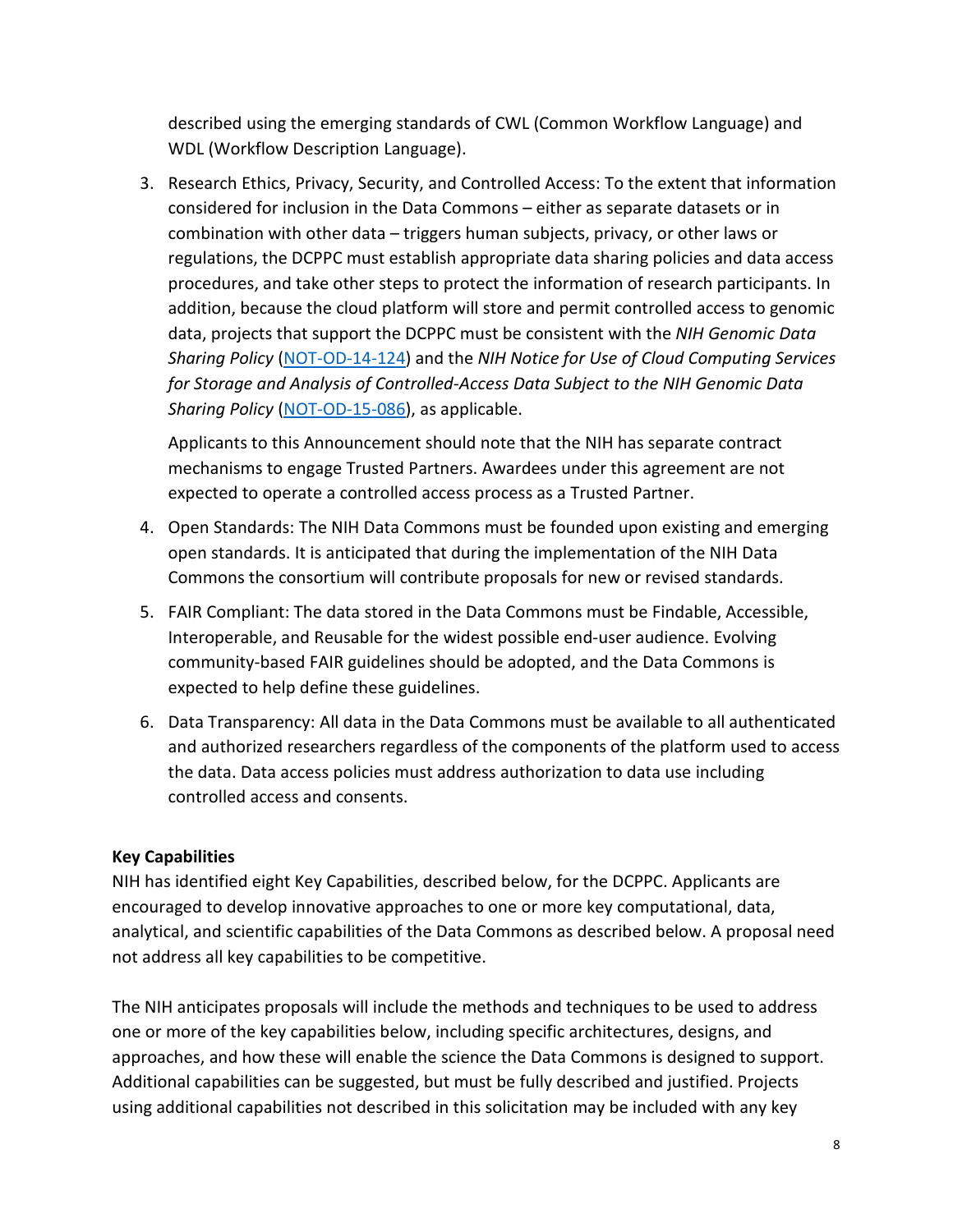capabilities listed below. At a minimum, the approach must address the accession, integration, and distribution of the three identified test case data sets, and provide for analytical capabilities for those data sets. Additional datasets that increase the utility of Data Commons Pilot Phase test case datasets (TOPMed, GTEx, and MODs) may be included in an applicant's response; however, additional datasets need to be fully justified and NIH must approve use of funds to work with other data sets.

# **1. Development and Implementation Plan for Community Supported FAIR Guidelines and Metrics**

The research community has begun to embrace FAIR principles for data, standards, and tooling; however, there are no clear guidelines for what it means to be FAIR or how to measure FAIRness. For the NIH Data Commons to be FAIR compliant, there need to be community endorsed guidelines and metrics on applying FAIR principles to digital research assets, roles, and relationships. The development of FAIR guidelines and metrics will require structured reporting methods, a quantification of FAIR-ness, FAIR use cases, and interfaces to capture and report FAIR-ness statistics. Proposed guidelines and metrics will need to be assessed for their usability and utility. The guidelines and metrics must be developed through engagement with the research community and have the community's demonstrated endorsement. The applicant should propose approaches to developing community endorsed FAIR guidelines and metrics that enable biomedical scientists to annotate and release the products of science digitally, and in a FAIR manner, so the products can be part of a FAIR compliant Data Commons.

### **2. Global Unique Identifiers (GUID) for FAIR Biomedical Digital Objects**

The Data Commons will need to uniquely identify any and all FAIR digital objects to enable longterm resolution of cited persistent data and potentially provide the capability to link disparate datasets. New methods that support this activity are encouraged but must reuse, adopt, or extend community based standards already in place. There must be demonstrated community engagement with and endorsement of the proposed methods.

### **3. Open Standard APIs**

The DCPPC should develop a strategy for maximizing interoperability and reuse of web-based biomedical APIs, through the development of standards for API metadata, registries and workflows. Working with existing communities that are defining API standards, such as the Global Alliance for Genomics and Health [\(https://genomicsandhealth.org\)](https://genomicsandhealth.org/) and adopting and extending community-defined API standards will be critical to the success of the Data Commons.

### **4. Cloud Agnostic Architecture and Frameworks**

The ability to exchange data, semantics, universal identifier conventions, and tooling between cloud infrastructures is crucial to FAIR-compliance and to providing a long-term, adaptable, and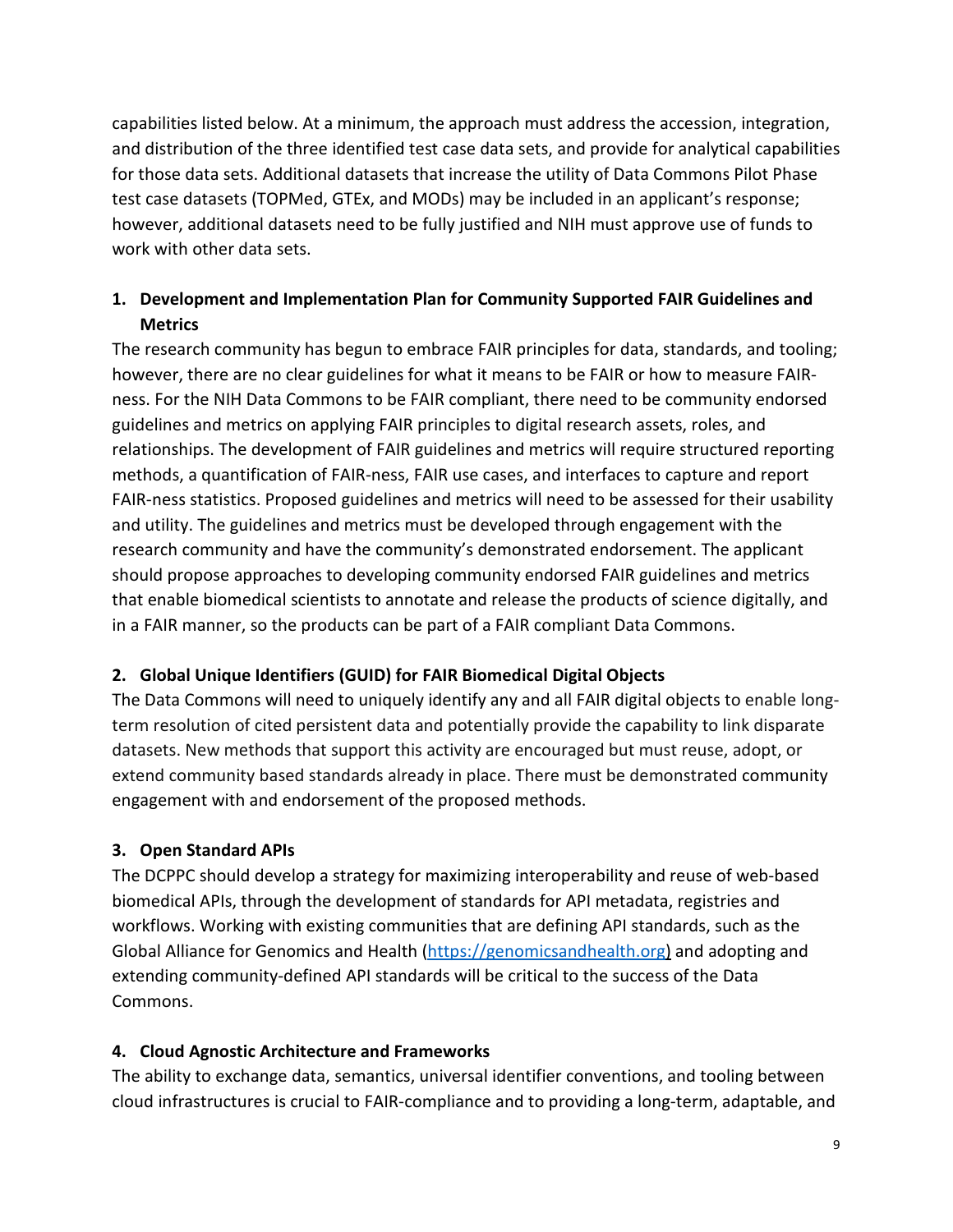future-proof Data Commons platform. Commercial cloud storage and cloud computational infrastructure is likely to be the long-term underlying infrastructure for the Data Commons. The Data Commons Framework will need to provide a cloud agnostic abstraction layer that enables researchers to access, contribute to, and learn from data, tooling, and semantics available in the Data Commons. This must be possible without requiring direct knowledge of the underlying infrastructure of the Commons, to the extent possible, based on the technical and implementation differences between the cloud providers. A successful Data Commons Framework will:

- a) enable multiple, highly interoperable, and cross-discoverable data commons platforms/efforts.
- b) implement use of multiple clouds including on-premise and hybrid clouds.
- c) provide services for authentication, authorization, digital IDs, metadata and data access that span multiple commons platforms/clouds so that data can be accessed transparently across commons platforms/clouds (supporting FAIR principles and compliance).
- d) provide services for executing reproducible workflows across clouds so analysis tools can be ported easily across commons platforms/clouds, and so queries and analysis pipelines can be distributed across clouds and the results gathered.
- e) minimize ingress and egress charges between clouds and, if applicable, make those charges predictable and well understood.
- f) support resiliency and high availability of services available in the cloud
- g) create a community-driven process for implementing and promulgating existing standards for data, tools, and semantics.

#### **5. Workspaces for Computation**

Workspaces for computation should provide users with the ability to store, create, and publish digital objects and analytical pipelines such that they can access and analyze diverse datasets, and visualize results. Workspaces should also provide users with comprehensive and userfriendly interfaces to build and run existing analysis pipelines, to visualize the results, and to allow them to bring their own datasets into the environment.

#### **6. Research Ethics, Privacy, and Security**

Approaches to address research ethics, privacy, and security in the context of the Data Commons should incorporate or be consistent with applicable laws, regulations, rules, and policy on human subjects protections, privacy, and information security. Approaches would allow for cloud-based storage of and access to information that alone or in combination with other information may be considered identifiable or otherwise protected information. At a minimum, approaches should address policy considerations associated with the amalgamation of large datasets, controlled-access oversight management, aggregation of informed consent metadata and tracking. To achieve the required level of data transparency and data use, it is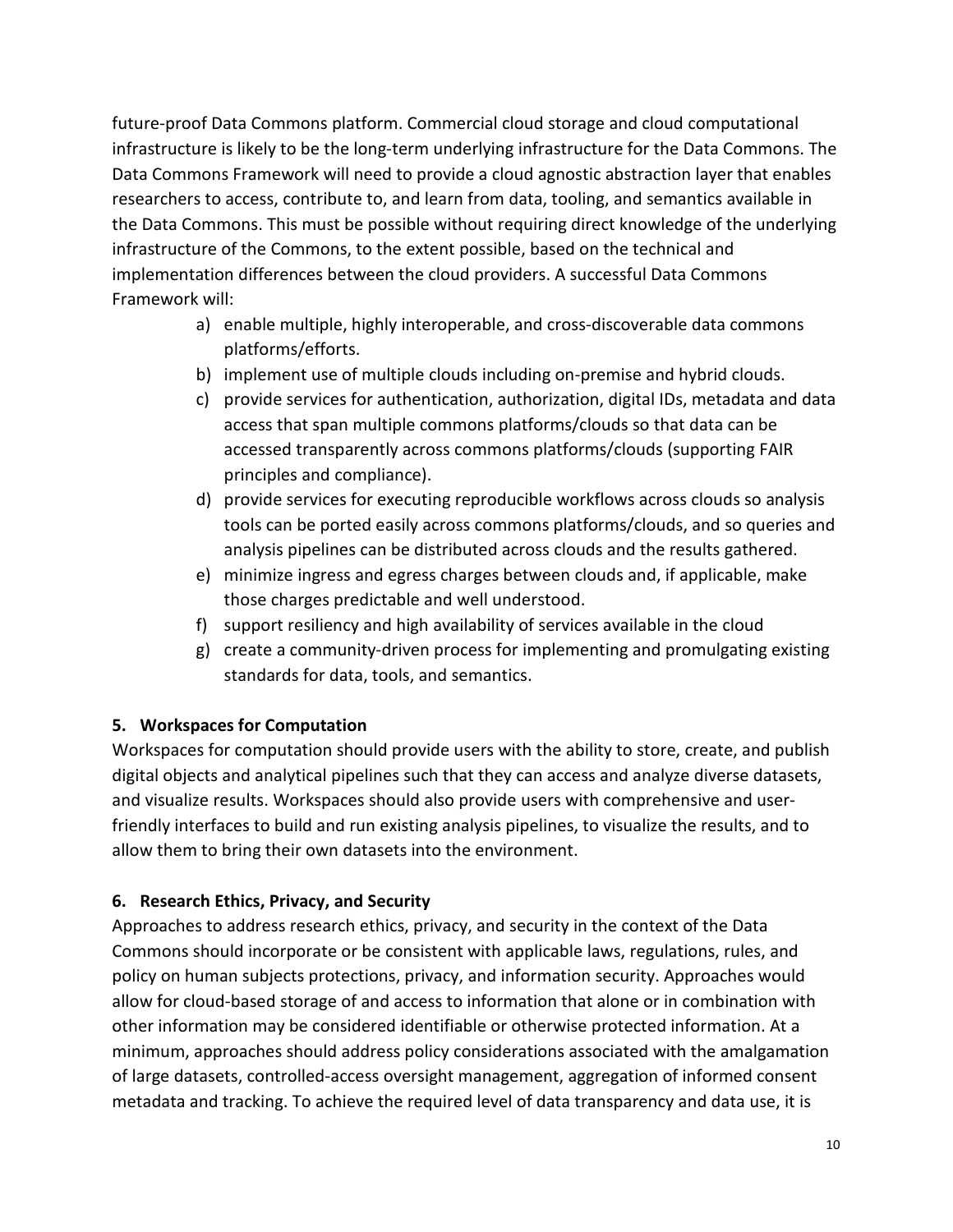likely that authentication-controlled access solutions will need to be integrated deeply into cloud service providers' Identity and Access Management (IAM) infrastructure and tools. This component is critical to meeting the FAIR compliant goals of the Data Commons. It will also allow NIH supported programs (MODs, TOPMed, and GTEx) to share data with the wider research community, creating research synergies while complying with applicable federal protections for research participants, research participant consents, privacy and security requirements, and NIH security policies.

#### **7. Indexing and Search**

The Data Commons will index metadata among different projects through FAIR compliant APIs. This will allow users to search for and identify data of interest in order to create 'synthetic cohorts' and conduct meta-analyses of pooled data. This OT ROA is not intended for the research and development of new methods, rather the modification and deployment of systems that are already available, and have some community support.

#### **8. Scientific Use cases**

The Data Commons must enable users to address scientific questions of interest from datasets stored on the cloud platform or be able to bring their data to the cloud platform for analysis against datasets stored there. The DCPPC expects to develop scientific use cases with TOPMed, GTEx, and MODs datasets and tools. NIH expects successful applicants to this OT ROA to work collaboratively with the NIH funded investigators and their groups who manage these datasets as part of the Stage 1 consortium (see details below).

Scientific use cases should enable analysis of individual TOPMed, GTEx, or MODs datasets or enable analysis across these datasets to better support genotype – phenotype associations. The Data Commons should ultimately provide novel ways to interconnect phenotypic, clinical, imaging, biospecimen, and model organism data.

An example use case is shown below. This is meant as an illustration only, additional use cases are expected to be developed.

*A collaborative research team is trying to develop a predictive algorithm to identify 'Metabolically Healthy' obese individuals who appear resistant to developing diabetes and cardiovascular disease. This team will use machine learning tools and various methods to define peripheral blood-tissue molecular signatures of the 'Metabolically Healthy Obese' phenotype by linking clinical, genomic, and transcriptomic data in the TOPMed and GTEx datasets. Once the team defines genomic-transcriptomic signatures of the 'Metabolically Healthy Obese' phenotype, they will want to query the Model Organism Databases (MODs) to ascertain whether 'loss-of-function' mutants or gene-knockout animals exhibit a similar 'metabolically healthy obese' phenotype as observed in humans. This cloud based platform with query tools*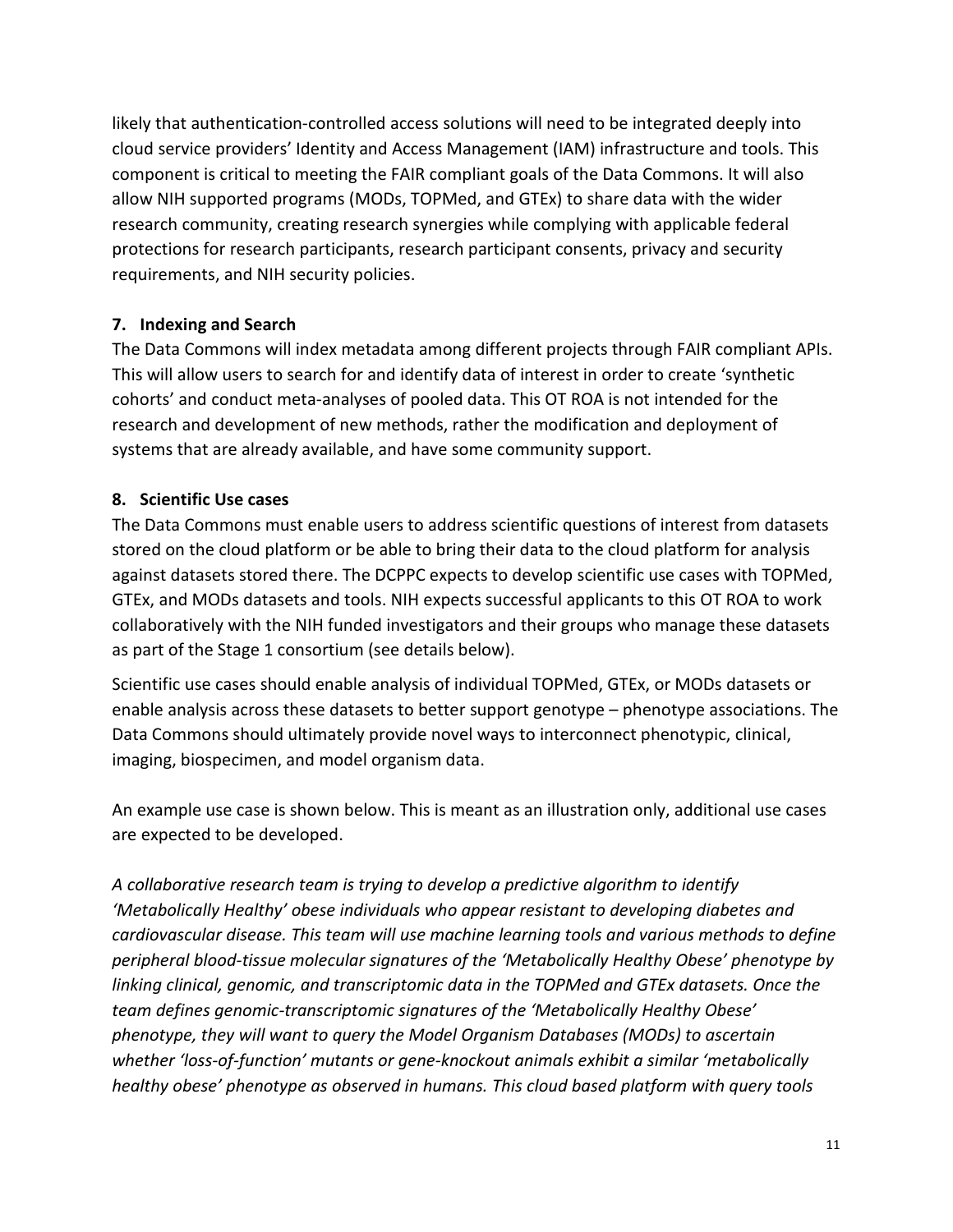*that can access and link studies or datasets, once again, makes it possible for this collaborative team to find, combine, and analyze the data they need. The platform can also integrate functional annotation and genomic analysis, and support joint analysis of genomic, cellular, tissue-specific and animal model data for a specific gene variant.*

# 3. TWO STAGE PROCESS AND DATA COMMONS PILOT PHASE CONSORTIUM

This solicitation envisions a research and development effort that unfolds over two distinct stages.

In the first stage ("Stage 1"), the NIH expects to award OTs to support multiple projects that are deemed responsive to this solicitation and judged to include high impact, cutting-edge ideas for implementation of the DCPPC.

Awardees will be expected to form a consortium which will also include investigators funded through TOPMed, MOD, and GTEx. The consortium will work closely with NIH staff, and contractors the NIH will engage to assist with administration of the consortium and evaluation of business models and practices.

Although all OT awardees will have submitted compelling ideas for the DCPPC, they must be prepared to adjust, add, or delete items from their proposed plan of action to align with the consortium goals and action plan. This consortium will have 180 calendar days after the initial kickoff meeting with the NIH to provide:

- 1. A well-documented design/plan for how solutions for the components of the NIH Data Commons can be established, with a detailed budget. Each participating member of the consortium will provide a plan and a budget for their component.
- 2. A well-justified description of technical, methodological, or other limitations that affect the design/plan, and recommendations (with estimated costs) for additional expertise or approaches that might be added to the consortium if funds are available.
- 3. A working prototype that follows the principles of a "Minimal Viable Product" designed with just enough features and capabilities to both validate and assess the consortium's design plans.

In the second stage ("Stage 2"), the NIH expects to evaluate, negotiate, and revise terms of existing awards as appropriate or may award additional OTs to extend and fully implement the Data Commons Pilot Phase based on the design strategies and capabilities developed as part of Stage 1.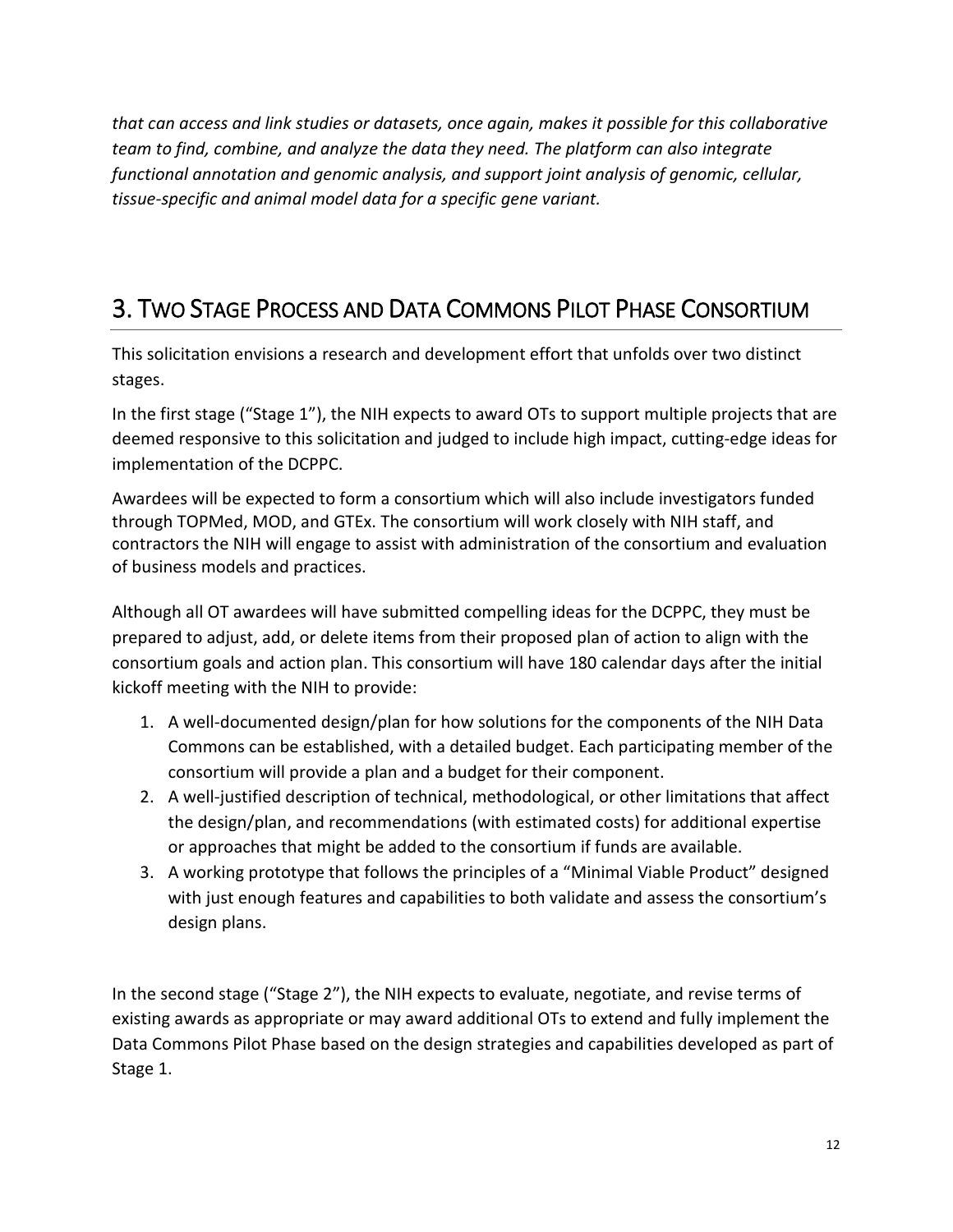At the end of Stage 1, all developed material, including prototypes, will be evaluated and reviewed for:

- 1) overall scientific and technical merit
- 2) innovation and potential to achieve the NIH vision for the Data Commons
- 3) cost

Based on this evaluation, OT Agreements for each award will be re-negotiated to detail the goals and milestones for each award and how they will contribute to the overall consortium plan. Additional awards may be issued if limitations in the consortium are identified during the planning phase. Similarly, some awards may be discontinued if they are not deemed critical to the consortium plans.

# 4. SPECIAL AWARD INFORMATION AND TERMS

Awardees will be selected through an objective review process based on scientific merit, contribution to the requirements of the program, and capabilities of the investigators/key personnel. Multiple awards are anticipated. The level of funding for awards made under this solicitation has not been predetermined but will depend on (1) the objectives proposed by the applicant and how well they fit with the goals of the Data Commons, (2) quality of the proposals received, and (3) availability of funds. Agreements for all awards will be negotiated with eligible entities whose proposals are determined to be the most advantageous and provide the best value to the NIH.

The NIH reserves the right to:

- select for negotiation all, some, one, or none of the proposals received in response to this solicitation;
- segregate portions of resulting awards into pre-priced options;
- accept proposals in their entirety or to select only portions of proposals for award;
- fund proposals in increments and/or with options for continued work at the end of one or more phases;
- fund proposals of two or more applicant entities as part of a reorganized, consolidated consortium operating under an article of collaboration, teaming arrangement, or other means acceptable to the government;
- request additional documentation (certifications, etc.);
- remove proposers from award consideration should the parties fail to reach a finalized, fully executed agreement prior to September 22, 2017, or the proposer fails to provide requested additional information in a timely manner.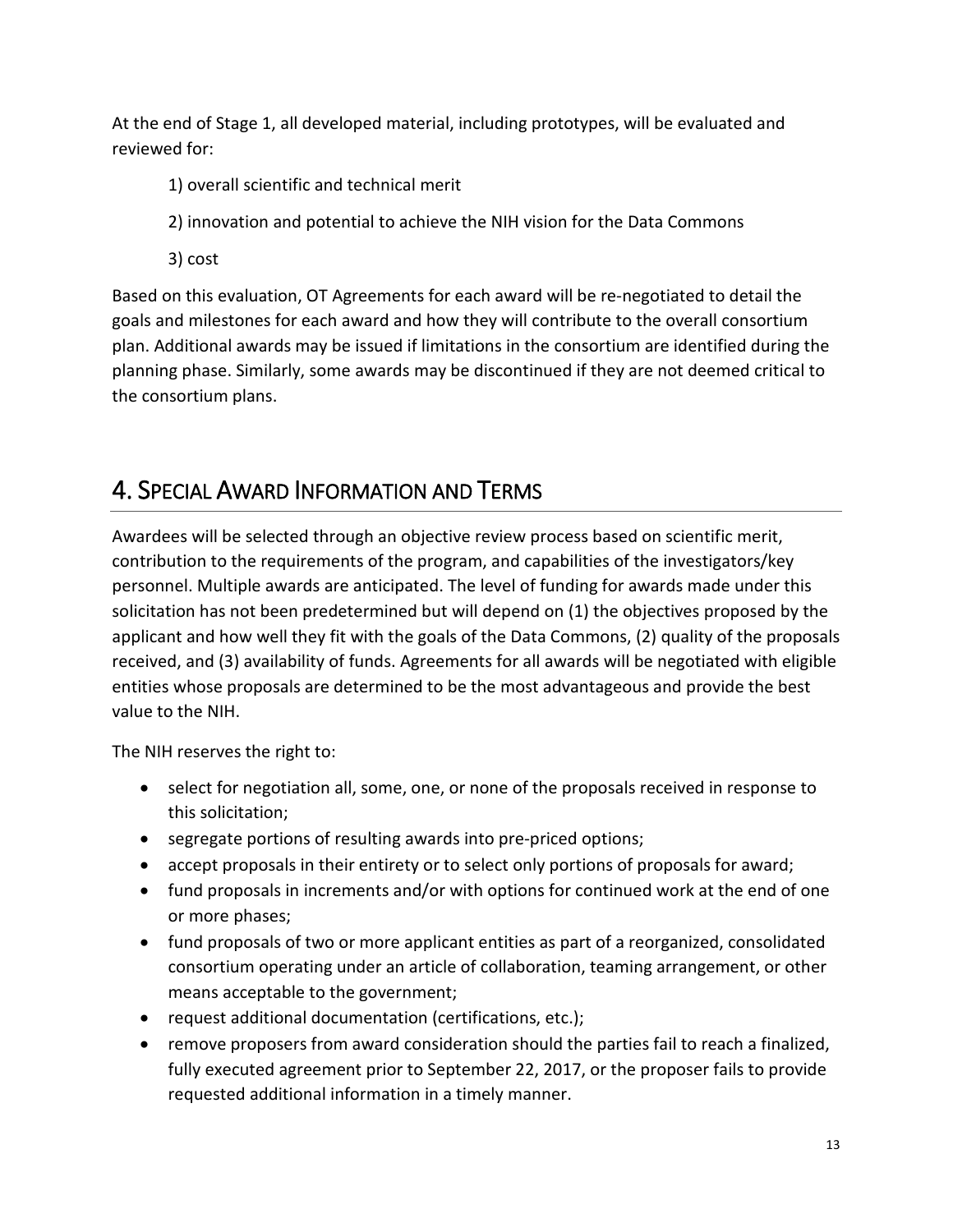Proposals selected for award negotiation are anticipated to result in the issuance of an OT based on the nature of the work proposed, the required degree of interaction between parties, and other factors.

The NIH reserves the right and sole discretion to engage in negotiation with the selectees applying under this solicitation during all phases of the application lifecycle.

#### **Award Governance**

The NIH will actively engage with DCPPC awardees to establish a vision and capabilities for the Data Commons and to oversee the effort of individual awardees to achieve the vision. A Steering Committee for the DCPPC will establish Consortium goals, timelines, and milestones. The Steering Committee will include representatives from each award and from the NIH. Decisions from the Steering Committee are subject to review and approval by the NIH Program Manager, with input from External Program Consultants (EPCs).

NIH Roles and Responsibilities:

- 1. Agreements Officer: Individual responsible for legally committing the government to an OT award and to the agreement through which terms and conditions are established, and for the administrative and financial aspects of the award.
- 2. Agreement Specialist: A designee of the Agreements Officer for administrative and financial aspects of the award.
- 3. Program Manager: Individual within the NIH Division of Program Coordination, Planning, and Strategic Initiatives (DPCPSI)/Common Fund responsible for overall scientific and programmatic oversight of the consortium. The Program Manager represents the DCPPC within the NIH and reports to DPCPSI/Common Fund leadership, Institute/Center Directors, and to the NIH Director. The Program Manager seeks input from External Program Consultants to ensure consortium goals and activities are maximally aligned with community needs, requirements, etc.
- 4. Project Officer: Individual within DPCPSI who provides day-to-day programmatic oversight of individual awards, working closely with the Agreements Officer and with the Program Manager.
- 5. Science Officers: Individuals within Institutes and Centers who provide scientific expertise to the DCPPC and participate as part of the Steering Committee.

#### **OT Agreement Governance**

OT awards are not grants, cooperative agreements, or contracts. They are used by components within the NIH, including the Common Fund, which have been authorized by Congress to use them. They provide considerable flexibility to the government to establish policies for the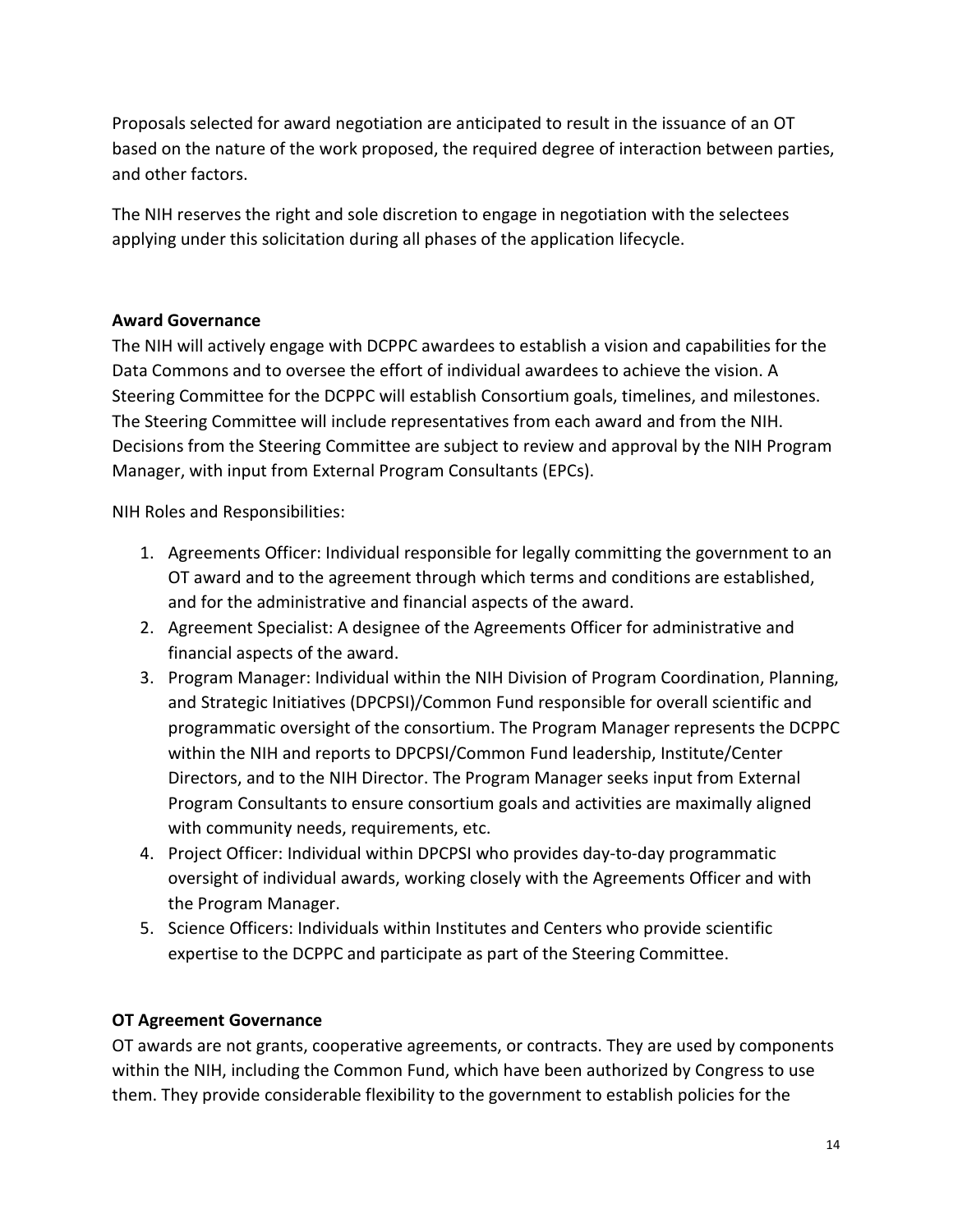awards, so policies and terms for individual OT awards may vary between awards. Each award is therefore issued with a specific Agreement, which is negotiated with the awardee and details specific terms and conditions for that award.

For the awards funded under this OT ROA the NIH will engage in lifecycle negotiations (before, during, and at the end) and all agreed upon terms and conditions will be incorporated into the Agreement.

#### **Intellectual Property**

The NIH Data Commons will emphasize creating and using available open source technology and architecture. Intellectual property rights asserted by proposers must be aligned with the open source regime used to distribute software made under the award. Exceptions to open source technology will be considered only in compelling cases.

Awardees will own the software and data developed under this award, subject to the Government's royalty-free, nonexclusive, irrevocable right to use, disclose, reproduce, prepare derivative works, distribute copies to the public, and perform publicly and display publicly, in any manner and for any purpose, and to have or permit others to do so. In addition, inventions, technical solutions and methods developed under this solicitation will remain the property of the awardees, who may freely use them for their own commercial purposes, subject to a nonexclusive, nontransferable, irrevocable, paid-up license to the Government to practice, or have practiced for or on its behalf, the inventions, technical solutions and methods throughout the world.

#### **Budget**

The OT award provides funds for the budget period as appropriate for the negotiated and agreed upon milestones. Subsequent funding periods represent projections of future funding levels contingent on the availability of funds and achievement of agreed-upon milestones.

#### **Payment**

The OT award will use the Payment Management System (PMS) operated by the DHHS Program Support Center. Payments by PMS may be made by one of several payment methods, including SMARTLINK II/ACH, cash request, or by cash request on a reimbursement basis as specified in the terms of the Agreement. Generally, payments align with achievement of milestones and a payment schedule will be negotiated prior to issuance of the award to minimize the amount of time elapsing between the transfer of funds from the Federal Government and disbursement by the awardee.

#### **Reporting**

1. Financial and Progress Reports: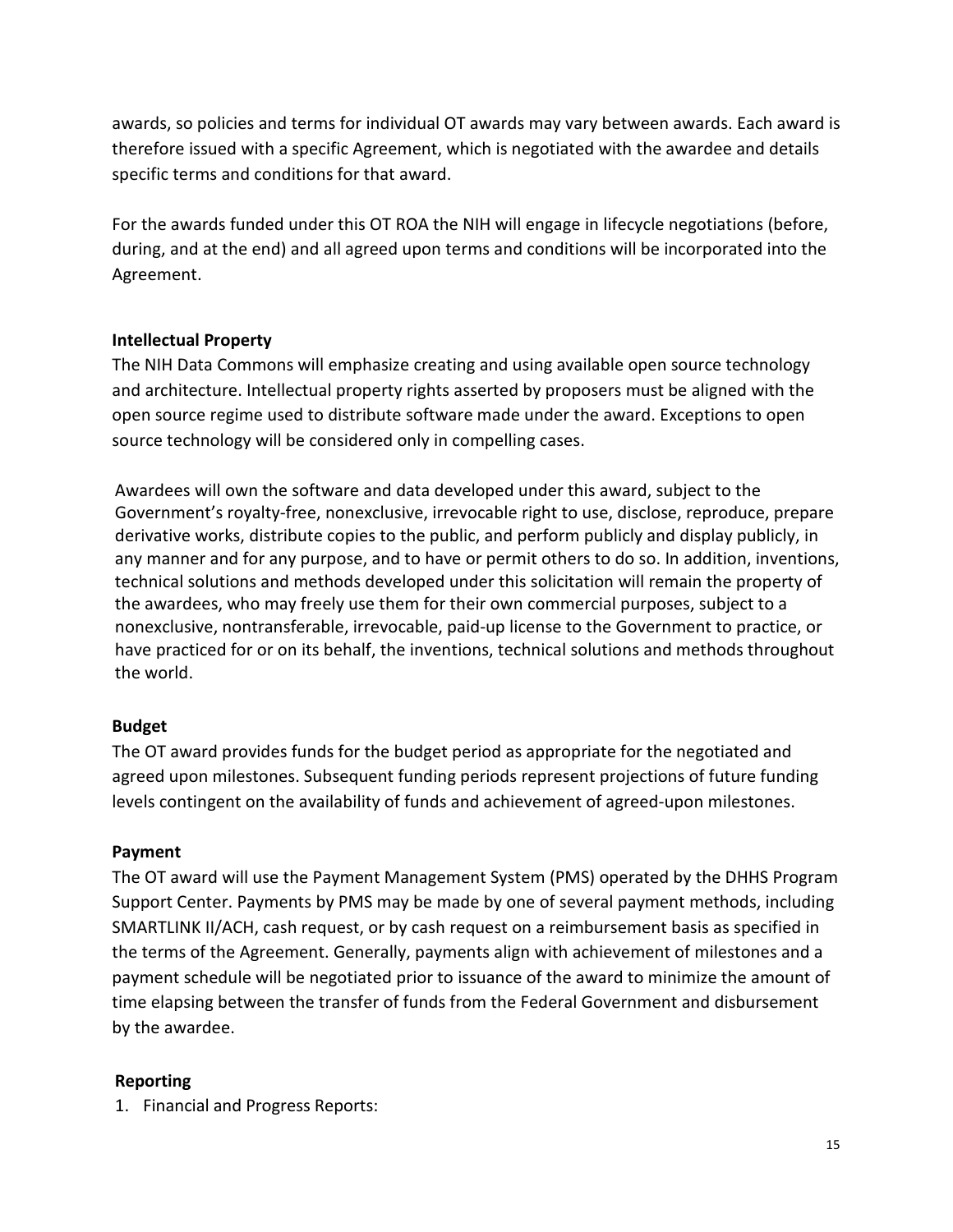- a. Awardees will be asked to provide regular progress reports to the DCPPC Research Program. The frequency and types of technical and financial reports required will be specified in the Agreement document, and will include, as a minimum, quarterly financial status reports and a bi-annual status report.
- b. A final report that summarizes the project and tasks will be required at the end of the Agreement period. The reports shall be prepared and submitted in accordance with the terms and conditions requirements.
- 2. i-Edison:

Agreement terms and conditions will contain a requirement for patent reports and notifications to be submitted electronically through the i-Edison Federal patent reporting system at [https://public.era.nih.gov/iedison.](https://public.era.nih.gov/iedison)

#### **Management Systems and Procedures**

Awardee organizations are expected to have in use clearly delineated roles and responsibilities for their organization's staff, both programmatic and administrative. Awardees may use their existing systems to manage NIH OT award funds and activities as long as policies and procedures are consistently applied across their business functions.

#### **Financial Management System Standards**

Awardees must have in place accounting and internal control systemsthat provide for appropriate monitoring of award accounts to ensure that obligations and expenditures are congruent with programmatic needs and are allowable. A list of unallowable costs will be included in the terms and conditions of the award.

### **Property Management System Standards**

Awardees may use their own property management policies and procedures for property purchased, constructed, or fabricated as a direct cost using NIH OT award funds. The terms and conditions of award will address this criterion as appropriate based upon the final negotiated and agreed upon budget.

### **Procurement System Standards and Requirements**

Awardees may acquire a variety of goods or services in connection with an OT award-supported project, ranging from those that are routinely purchased goods or services to those that involve substantive programmatic work. Awardees must acquire goods and services under OT awards in compliance with the organizations established policies and procedures. The terms and conditions of award will address this criterion as appropriate based upon the final negotiated and agreed upon budget.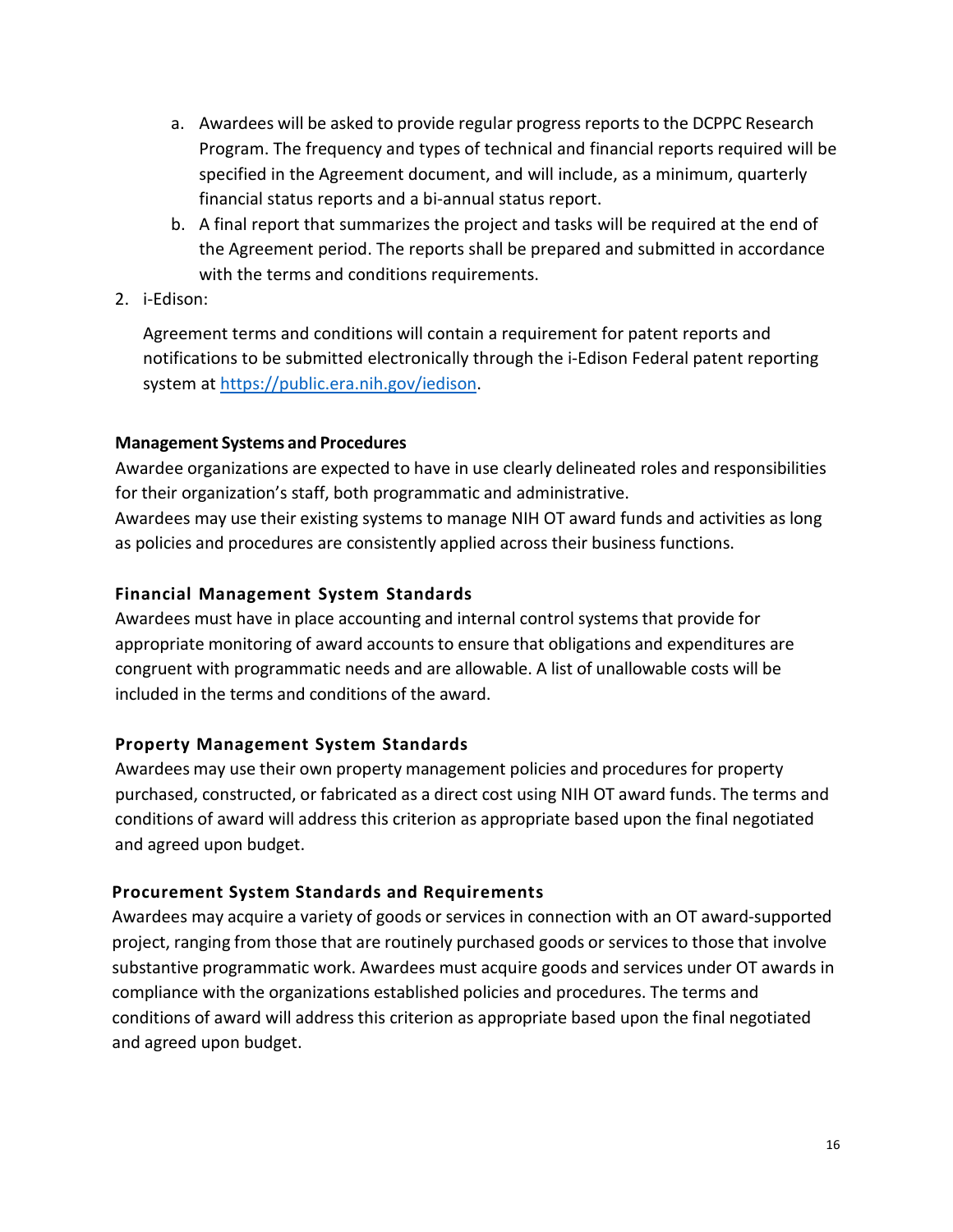#### **Organizational Conflicts of Interest (OCIs)**

Proposers are required to identify and disclose all facts relevant to potential OCIs involving subawardees, consultants, etc. Under this section, the proposer is responsible for providing this disclosure with each proposal. The disclosure must include the consortium's, and as applicable, proposed member's OCI mitigation plan. The OCI mitigation plan must include a description of the actions the proposer has taken, or intends to take, to prevent the existence of conflicting roles that might bias the proposer's judgment and to prevent the proposer from having an unfair competitive advantage.

The government will evaluate OCI mitigation plans to avoid, neutralize, or mitigate potential OCI issues before award issuance and to determine whether it is in the government's interest to grant a waiver. The government will only evaluate OCI mitigation plans for proposals that are determined selectable. The government may require proposers to provide additional information to assist the government in evaluating the proposer's OCI mitigation plan. If the government determines that a proposer failed to fully disclose an OCI or failed to reasonably provide additional information requested by the government to assist in evaluating the proposer's OCI mitigation plan, the government may reject the proposal and withdraw it from consideration for award.

#### **Human Subjects Research**

All research involving human subjects and selected for funding, to include use of human biological specimens and human data, must comply with the federal regulations for human subjects protection at 45 C.F.R. Part 46. Any institution proposing to engage in research involving human subjects must provide documentation that it will comply with the requirements of 45 C.F.R. Part 46, or have a current assurance on file with the Department of Health and Human Services, Office of Human Research Protection – i.e., the Federalwide Assurance [\(http://www.hhs.gov/ohrp\)](http://www.hhs.gov/ohrp). All institutions engaged in human subjects research and selected for funding, to include consortium member organizations, must hold a valid assurance. In addition, all personnel at these institutions involved in human subjects research must provide documentation of completion of human subjects research training.

#### **Monitoring**

Awardees are responsible for managing the day-to-day operations of OT award-supported activities using their established controls and policies. However, to fulfill their role in regard to the stewardship of federal funds, the NIH DCPPC program team will monitor their OT awards to identify potential problems and areas where technical assistance might be necessary. This active monitoring is accomplished through review of reports and correspondence, audit reports, site visits and other information, which may be requested of the awardee.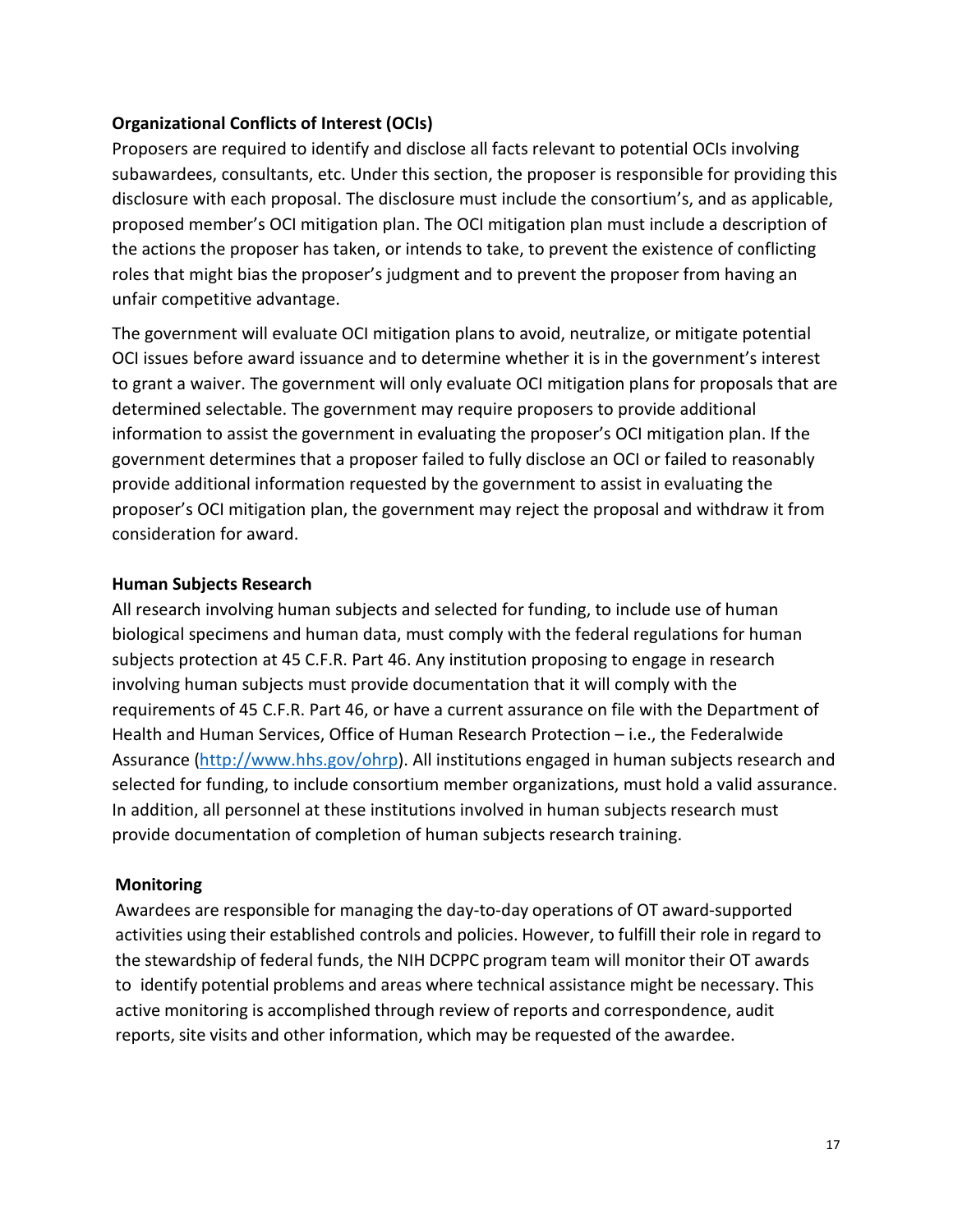Monitoring of a project or activity will continue for as long as NIH retains a financial interest in the project or activity as a result of property accountability, audit, and other requirements that may continue for a period of time after the OT award is administratively closed out and NIH is no longer providing active OT award support.

#### **Record Retention and Access**

For OT awards, the 3-year record retention period will be calculated from the date the FFR for the entire competitive segment is submitted. Therefore, awardees must retain the records pertinent to the entire competitive segment for 3 years from the date the FFR is submitted to NIH. If any litigation, claim, financial management review, or audit is started before the expiration of the 3-year period, the records must be retained until all litigation, claims, or audit findings involving the records have been resolved and final action taken.

#### **Audit**

NIH funding awardees are subject to the audit requirements of OMB 2 CFR 200, Subpart F-Audit Requirements, as implemented by DHHS 45 CFR Subpart F. In general, 45 CFR 75, Subpart F - Audit Requirements requires a state government, local government, or non-profit organization (including institutions of higher education) that expends \$750,000 or more per year under federal awards must have a single or program-specific audit conducted for that year in accordance with the provisions in Subpart F.

For-profit organizations expending less than \$750,000 a year are not required to have an annual audit for that year but must make their award-related records available to NIH or other designated officials for review or audit.

A for-profit organization is required to have a non-federal audit if, during its fiscal year, it expended a total of \$750,000 or more in DHHS awards. For-profit organizations have two options regarding the type of audit that will satisfy the audit requirements. The awardee either may have (1) a financial-related audit (as defined in, and in accordance with, the Government Auditing Standards (commonly known as the "Yellow Book"), GPO stock 020-000-00-265-4, of a particular award in accordance with Government Auditing Standards, in those cases where the awardee receives awards under only one DHHS program, or (2) an audit that meets the requirements of 45 CFR 75, Subpart F—Audit Requirements

### **Noncompliance or Enforcement Actions: Suspension, Termination, and Withholding of Support**

If an awardee has failed to materially comply with the terms and conditions of award, NIH may take one or more enforcement actions, which include disallowing costs, withholding of further awards, or wholly or partly suspending the OT award, pending corrective action. NIH may also terminate the OT award for cause.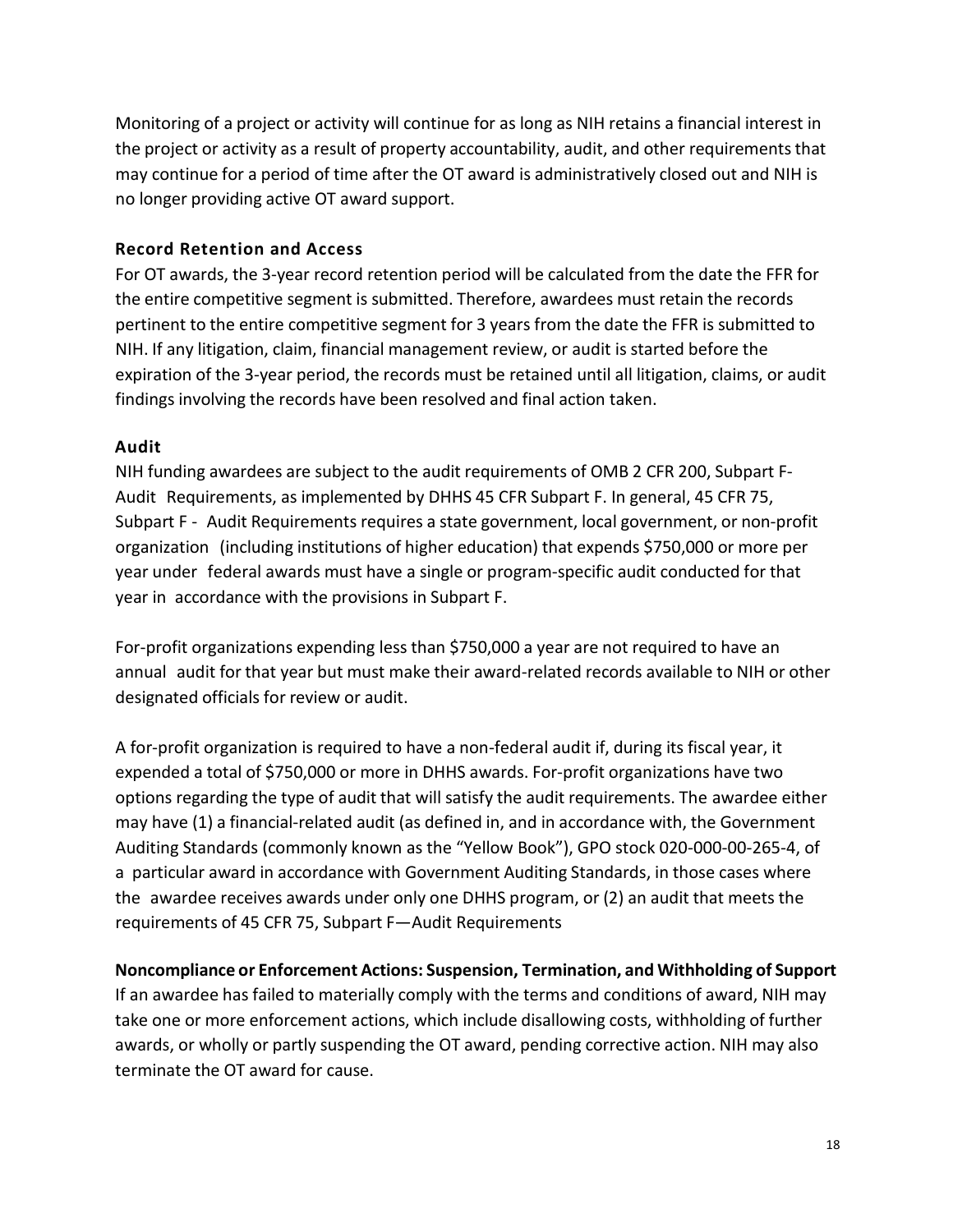NIH may decide to terminate the award if the awardee does not take appropriate corrective action during the period of suspension. NIH may immediately terminate a DCPPC OT award when necessary, such as to protect the public health and welfare from the effects of a serious deficiency.

An NIH DCPPC OT award also may be terminated, partially or totally, by the awardee. If the awardee decides to terminate a portion of a DCPPC OT award, NIH may determine that the remaining portion of the award will not accomplish the purposes for which the award was originally made. In any such case, NIH will advise the awardee of the possibility of termination of the entire OT award and allow the awardee to withdraw its termination request. If the awardee does not withdraw its request for partial termination, NIH may initiate proceduresto terminate the entire award for cause.

#### **Effect of Termination**

If the NIH decides to terminate a DCPPC OT award, the termination of the award will be considered a unilateral change and the awardee **will not have the right to appeal.** Although a decision is made to terminate an award, the awardee must continue to comply with the Record Retention and Access requirements.

#### **Recovery of Funds**

NIH may identify and administratively recover funds paid to an awardee at any time during the life cycle of an OT award. Debts may result from cost disallowances, unobligated balances, unpaid share of any required matching or cost-sharing, funds in the awardee's account that exceed the final amount determined to be allowable, or other circumstances.

### **Debt Collection**

The debt collection process is governed by the Federal Claims Collection Act, as amended (Public Law [P.L.] 89-508, 80 Stat. 308, July 19, 1966); the Federal Debt Collection Act of 1982 (P.L. 97-365, 96 Stat. 1749, October 25, 1982); the Debt Collection Improvement Act (P. L.104- 134, 110 Stat. 1321, April 26, 1996); and, the Federal Claims Collection Standards (31 CFR Parts 900-904), which are implemented for DHHS in 45 CFR 30. NIH is required to collect debts due to the Federal Government and, except where prohibited by law, to charge interest on all delinquent debts owed to NIH by awardees.

#### **Closeout**

The requirement for timely closeout is an awardee responsibility. Closeout includes ensuring timely and accurate submission of all required reports and adjustments for amounts due to the awardee or NIH. Terms and conditions of award will outline the specific timeline requirements.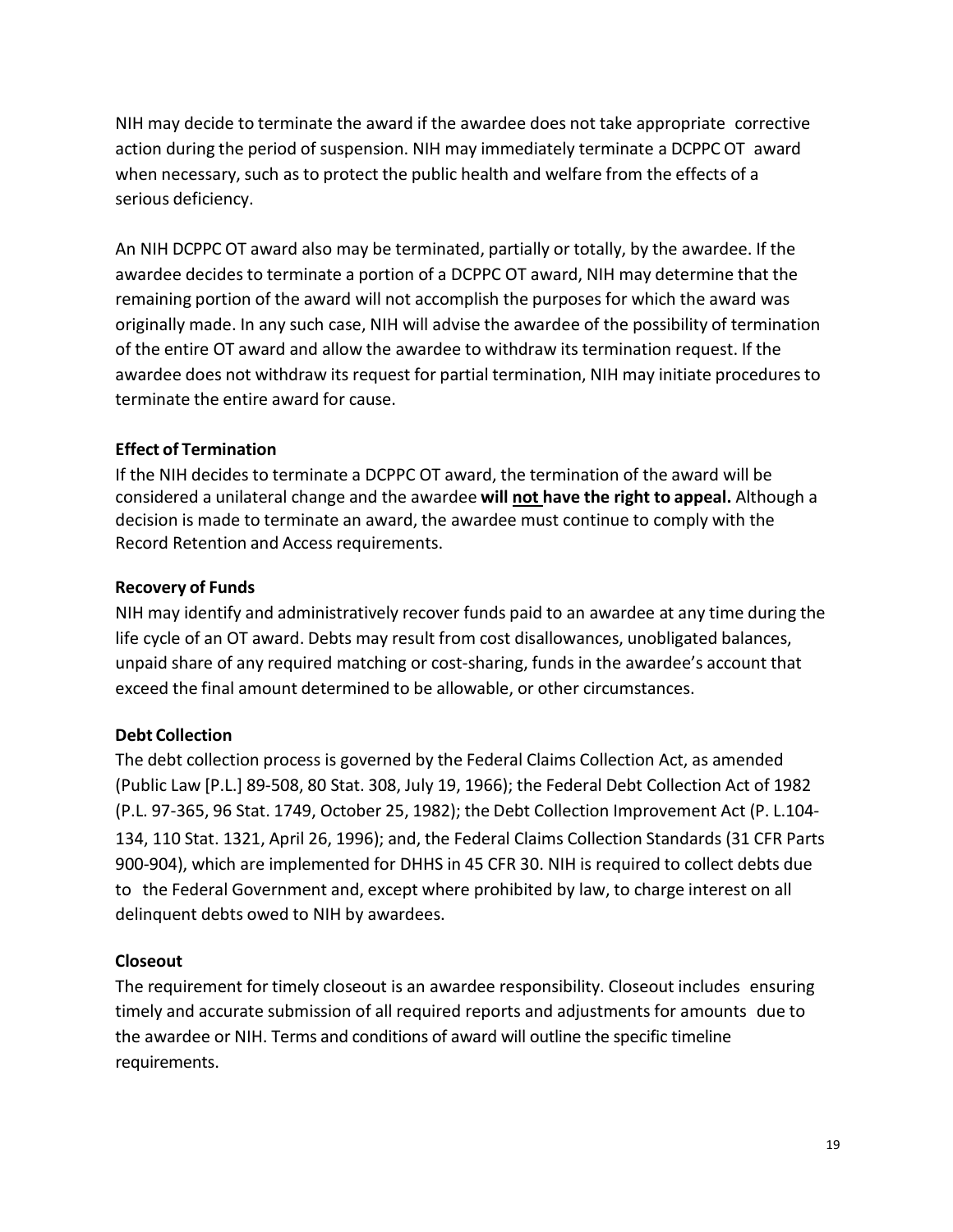#### **Public Policy Requirements andObjectives**

NIH intends to uphold high ethical, health, and safety standards in both the conduct of the research it funds and the expenditure of public funds by its awardees. The signature of the AOR/Business Official on the application certifies that the organization complies, or intends to comply, with all applicable policies, certifications and assurances.

# 5. ELIGIBILITY

Applicants may be subject to financial analysis and risk assessment conducted by NIH staff.

#### **Foreign Organizations**

Non-domestic (non-U.S.) Entities (Foreign Applicants) are eligible to apply. Non-domestic (non-U.S.) components of U.S. Organizations are eligible to apply. Foreign components, as defined here, **are** allowed:

The performance of any significant scientific element or segment of a project outside of the United States, either by the awardee or by a researcher employed by a foreign organization, whether or not funds are expended, is considered a foreign component. Activities that would meet this definition include, but are not limited to, (1) the involvement of human subjects or animals, (2) extensive foreign travel by project staff for the purpose of data collection, surveying, sampling, and similar activities, or (3) any activity of the awardee that may have an impact on U.S. foreign policy through involvement in the affairs of environment of a foreign country. Examples of other award-related activities that may be significant are:

- o Collaborations with investigators at a foreign site anticipated to result in co-authorship;
- o Use of facilities or instruments at a foreign site;
- o Receipt of financial support or resources from a foreign entity.

Foreign travel for consultation is not considered a foreign component.

#### **Multiple Principal Investigators**

More than one individual may be named as Principal Investigator on a single application. One individual must be identified as the contact Principal Investigator.

#### **Organizations**

Higher Education Institutions

- Public/State Controlled Institutions of Higher Education
- Private Institutions of Higher Education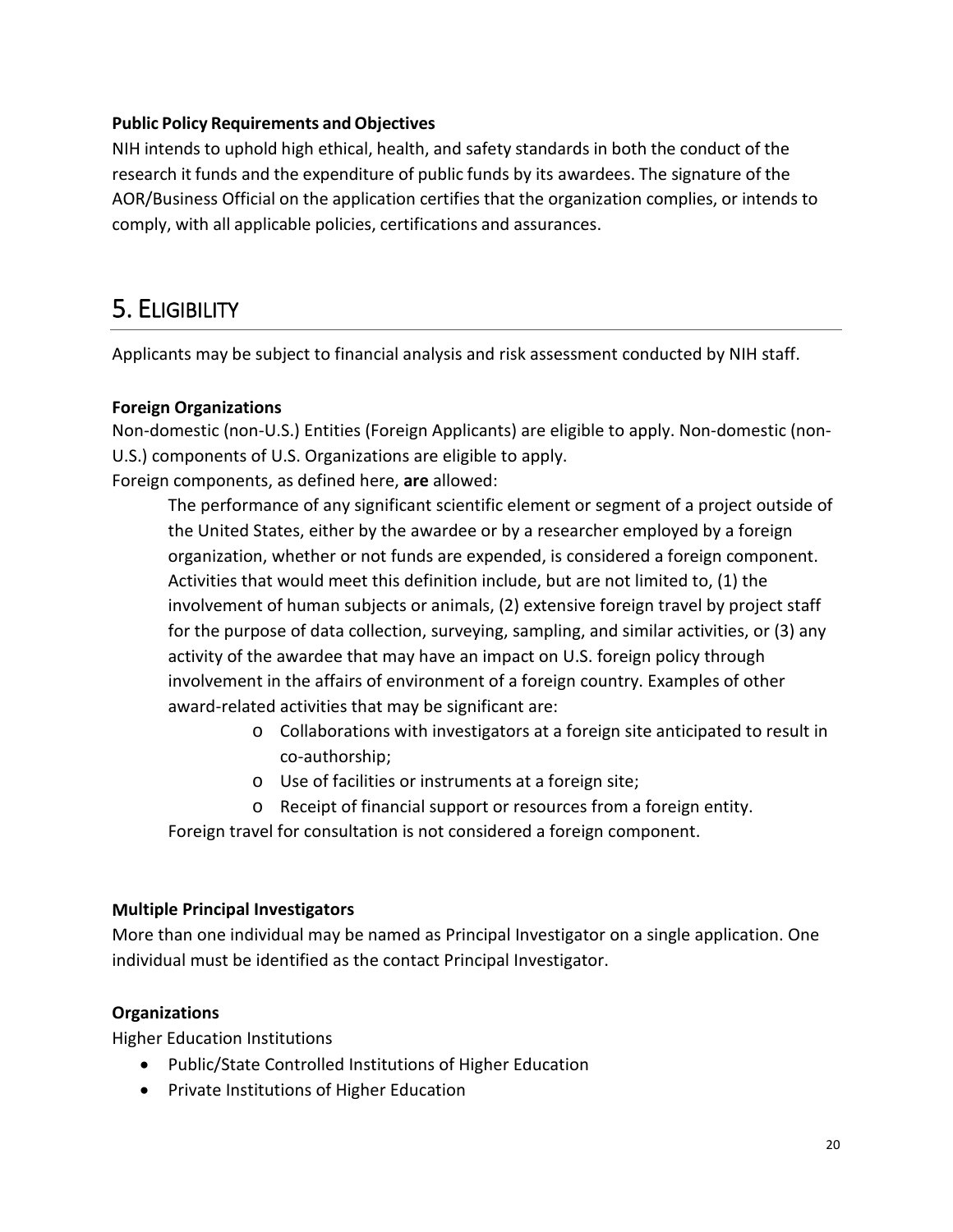The following types of Higher Education Institutions are always encouraged to apply for NIH support as Public or Private Institutions of Higher Education:

- Hispanic-serving Institutions
- Historically Black Colleges and Universities (HBCUs)
- Tribally Controlled Colleges and Universities (TCCUs)
- Alaska Native and Native Hawaiian Serving Institutions
- Asian American and Native American Pacific Islander Serving Institutions (AANAPISIs)

Nonprofits Other Than Institutions of Higher Education

- Nonprofits with 501(c)(3) IRS Status (Other than Institutions of Higher Education)
- Nonprofits without 501(c)(3) IRS Status (Other than Institutions of Higher Education)

For-Profit Organizations

- Small Businesses
- For-Profit Organizations (Other than Small Businesses)

#### **Governments**

- State Governments
- County Governments
- City or Township Governments
- Special District Governments
- Indian/Native American Tribal Governments (Federally Recognized)
- Indian/Native American Tribal Governments (Other than Federally Recognized)
- Eligible Agencies of the Federal Government
- U.S. Territory or Possession

#### Other

- Independent School Districts
- Public Housing Authorities/Indian Housing Authorities
- Native American Tribal Organizations (other than Federally recognized tribal governments)
- Faith-based or Community-based Organizations
- Regional Organizations
- Non-domestic (non-U.S.) Entities (Foreign Institutions)
- Federally funded research and development centers (FFRDC)
- University affiliated research centers (UARC)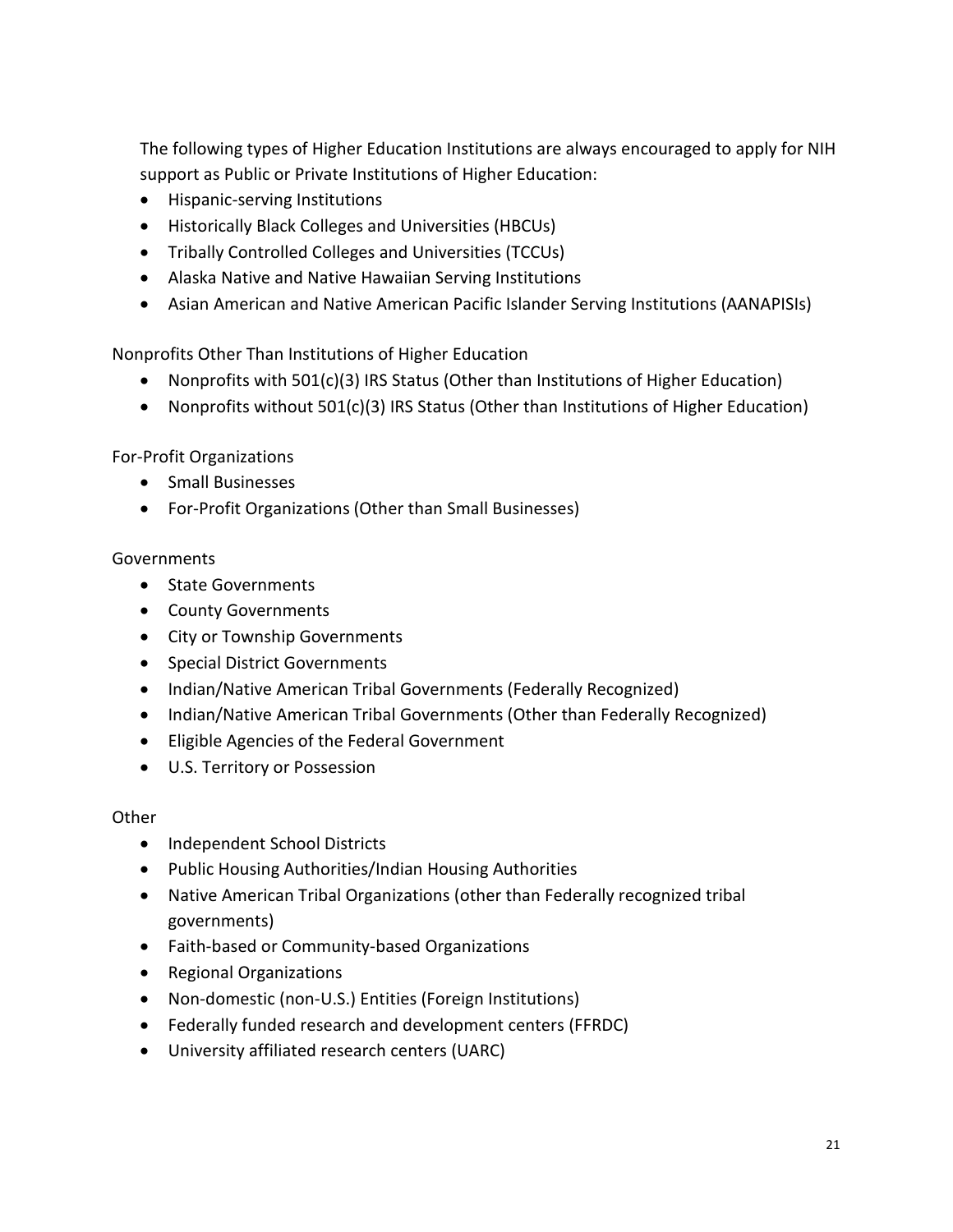## **Federally Funded Research and Development Centers (FFRDC) and University Affiliated Research Centers (UARC)**

FFRDCs and UARCs are eligible to apply and/or participate as partnering organizations. NIH will not award funds specifically for laboratory directed research and development (LDRD) costs. Laboratory contractors may recover LDRD costs within the total funding included in the award. Other costs will be reviewed and negotiated prior to award.

# 6. APPLICATION CONTENT

#### **Letter of Intent (LOI)**

By June 30, 2017 (5:00 PM United States Eastern Time), prospective applicants are required to submit a Letter of Intent that includes the following information:

- Number and title of this research opportunity
- Descriptive title of proposed activity
- For each Key Capability:
	- o Designated project lead with address, phone number, email address, and organizational affiliation
	- o Name and organizational affiliation for all key personnel
	- o Description of relevant expertise for all key personnel, not to exceed 100 words per person
	- o Description of planned activity to address the objective(s), not to exceed 800 words
	- o Description of resources available to accomplish the activity, not to exceed 500 words
- If the intent is to apply for more than one Key Capability, a description of how objectives will interact, not to exceed 500 words

Submission of a Letter of Intent is required. The LOIs will be reviewed to select an applicant pool and allow NIH staff to plan for the review of invited applications.

Selected individuals or groups will be invited to submit an application by July 12, 2017. Only those who are invited may apply. Appeals of the LOI review will not be accepted.

#### **Applications submitted without an invitation from the NIH will be returned and not reviewed.**

Letters of intent should be sent to:

Dr. Vivien Bonazzi,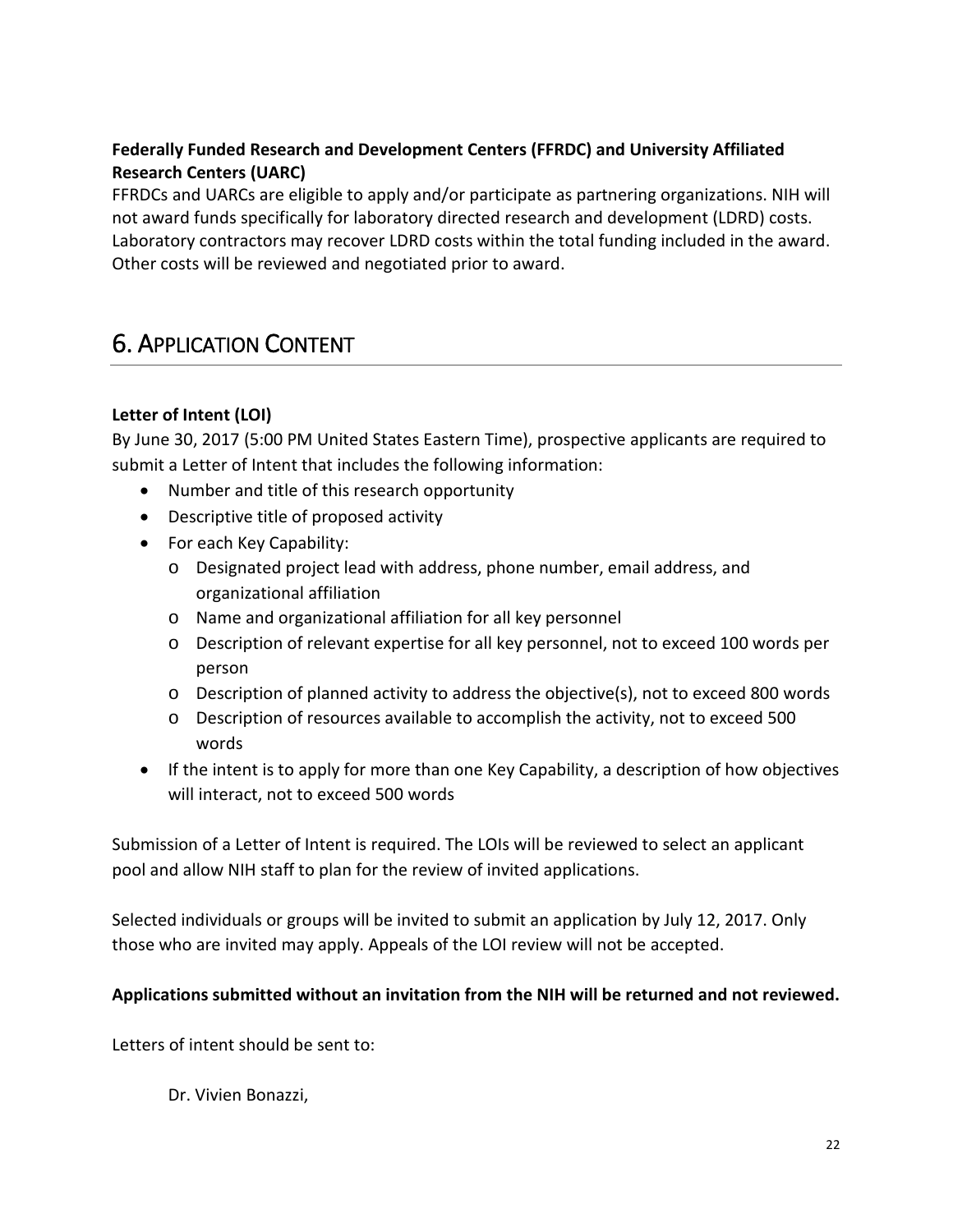Email: [commonspilot@od.nih.gov](mailto:commonspilot@od.nih.gov)

All potential applicants are strongly encouraged to contact this Program Official for guidance and feedback at any stage of the application process, including before submission of a Letter of Intent.

## **Application**

By July 31, 2017 (5:00 PM Eastern Time), invited applicants are required to submit an application with the following information (Arial 11pt, single-spaced with 1" margins).

# Cover Page (up to 1 page)

- 1. Project Title
- 2. Key Capabilities for which application is intended

3. PI first and last name, title, email address, and phone number. If multiple PIs are named, contact information for Contact PI.

- 4. Type of applicant (see the Eligibility section above)
- 5. Name of the applicant organization and department, if any

6. Business Official Authorized to bind the organization legally first and last name, title, email address and phone number

7. Approximate budget (direct and total) for the Stage 1 activities

8. Other key personnel names and organizations (MPIs, co-Investigators, collaborators, etc.)

- 9. Resources required:
	- o Are Human Subjects Involved: Answer "Yes" or "No"
	- o Are Vertebrate Animals Used: Answer "Yes" or "No"
	- o Are Biohazardous Materials Used: Answer "Yes" or "No"
	- o Are Select Agents Used: Answer "Yes" or "No"
	- o Are Human Embryonic Stem Cells Used: Answer "Yes" or "No"

### Summary Vision Statement

Describe in fewer than 500 words how the applicant's expertise and resources will be used to address the objective(s) of the DCPPC.

# Detailed Activity Plan for Each Key Capability to be addressed (not to exceed 4000 words and 2 figures per Key Capability)

The activity plan should:

- Identify project leads and other personnel for each Key Capability to be addressed
- Specify contribution levels and specific roles for each person
- Describe objectives that will address the Key Capability
- Describe how key personnel will accomplish the objectives(s)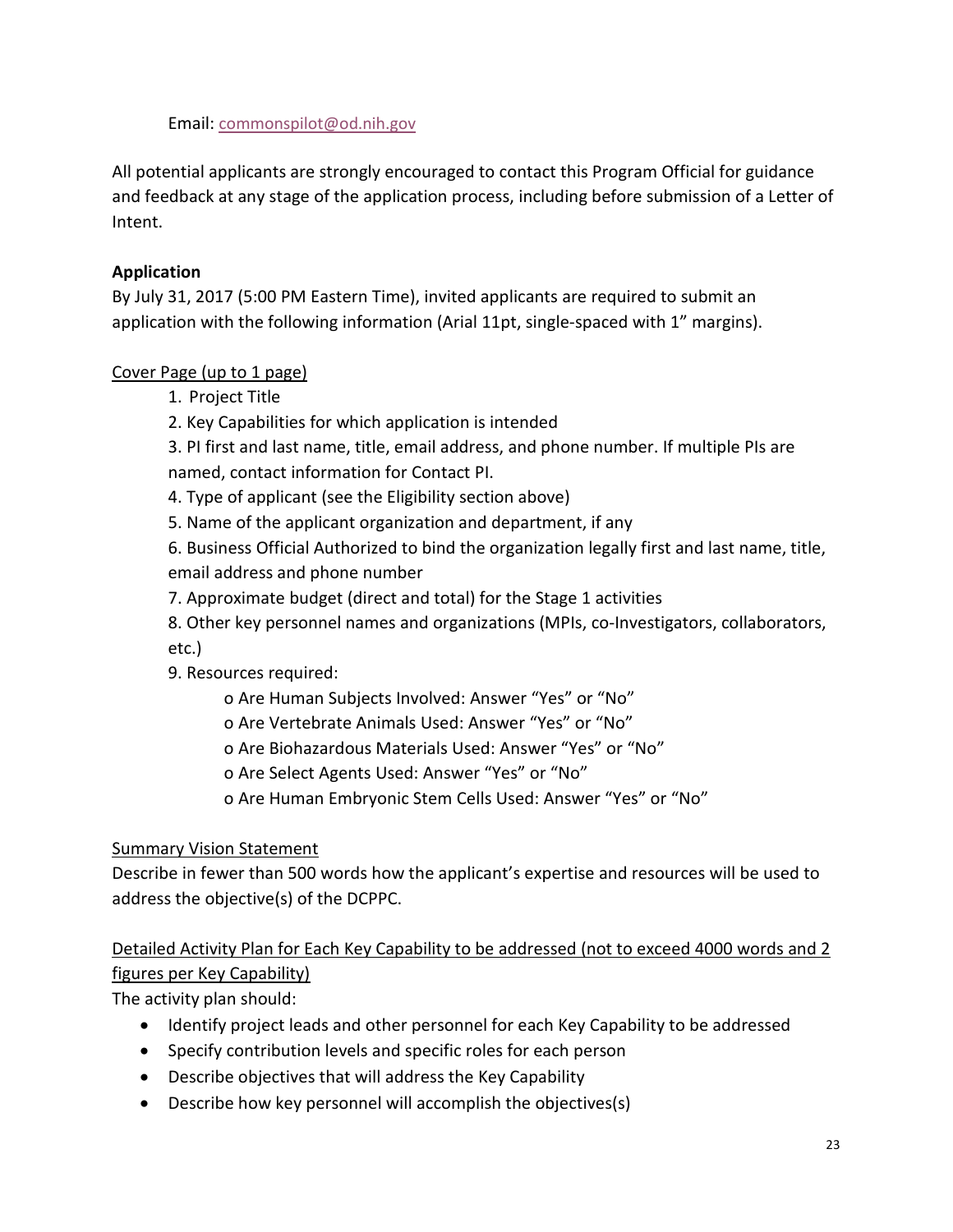- Include a project management plan. If the proposal is submitted on behalf of a consortium or teaming arrangement consisting of multiple organizations, the project management plan should describe how the consortium members will operate and work together to carry out the proposed work.
- Provide a task plan, with estimated costs broken out by task. The plan should include milestones with quantifiable metrics at monthly intervals

Include any graphs, pictures, or data tables in the body of the text. Applicants are encouraged to provide links to videos (duration not to exceed 2 minutes total per Objective) and demos/simulations. For this OT3 Research Announcement, applicants should refer to the guidelines described at [NOT-OD-12-141,](https://grants.nih.gov/grants/guide/notice-files/NOT-OD-12-141.html) unless superseded by the following. Files must be converted into MPEG4 (.mp4) format and emailed by the AOR to [commonspilot@od.nih.gov](mailto:commonspilot@od.nih.gov) no later than 5:00 PM local time on the due date. This address only accepts attachments less than 25 MB. If the video file is larger than 25 MB, a file-sharing service may be used. Once the video has successfully been downloaded, you will be emailed to confirm that it has been received.

Please note: applicants submitting files greater than 25 MB must first register for a SEFT account by calling the NIH IT Service Desk (+1-301-496-4357 or +1-866-319-4357 toll free or +1- 301-496-8294 TTY). Once registered, notify NIH Data Commons Pilot Phase staff that you have a SEFT account by emailing [commonspilot@od.nih.gov.](mailto:commonspilot@od.nih.gov) Applicants are then able to reply and attach videos greater than 25 MB to NIH-initiated SEFT emails. Additional information and system requirements are available through the EES-Enterprise Email Service [website.](https://emib.cit.nih.gov/services/Pages/secureFilestransfer.aspx)

### Additional information to include in the submission:

- A letter of support from the applicant's organization indicating institutional commitment for the project
- No more than 2 letters of support (encouraged, but not required)
- A bibliography (not to exceed 1 page)

### Budget details

Proposals must provide a realistic budget and cost proposal for performing the work for the first 180-day period (Stage 1). Provide the overall expected cost for each of the following categories: personnel, equipment, travel, subawards, other direct costs, and total cost (with indirect costs included). Provide a budget justification. Subawards with budgets greater than \$100,000 need to provide details of cost breakdown.

Provide a list of milestones including: description, completion criteria, due date, and payment/funding schedule. While agreements may be fixed price or expenditure based, subject to negotiation, the use of fixed price milestones with a payment/funding schedule is preferred. This is a scorable selection factor for Stage 1 award.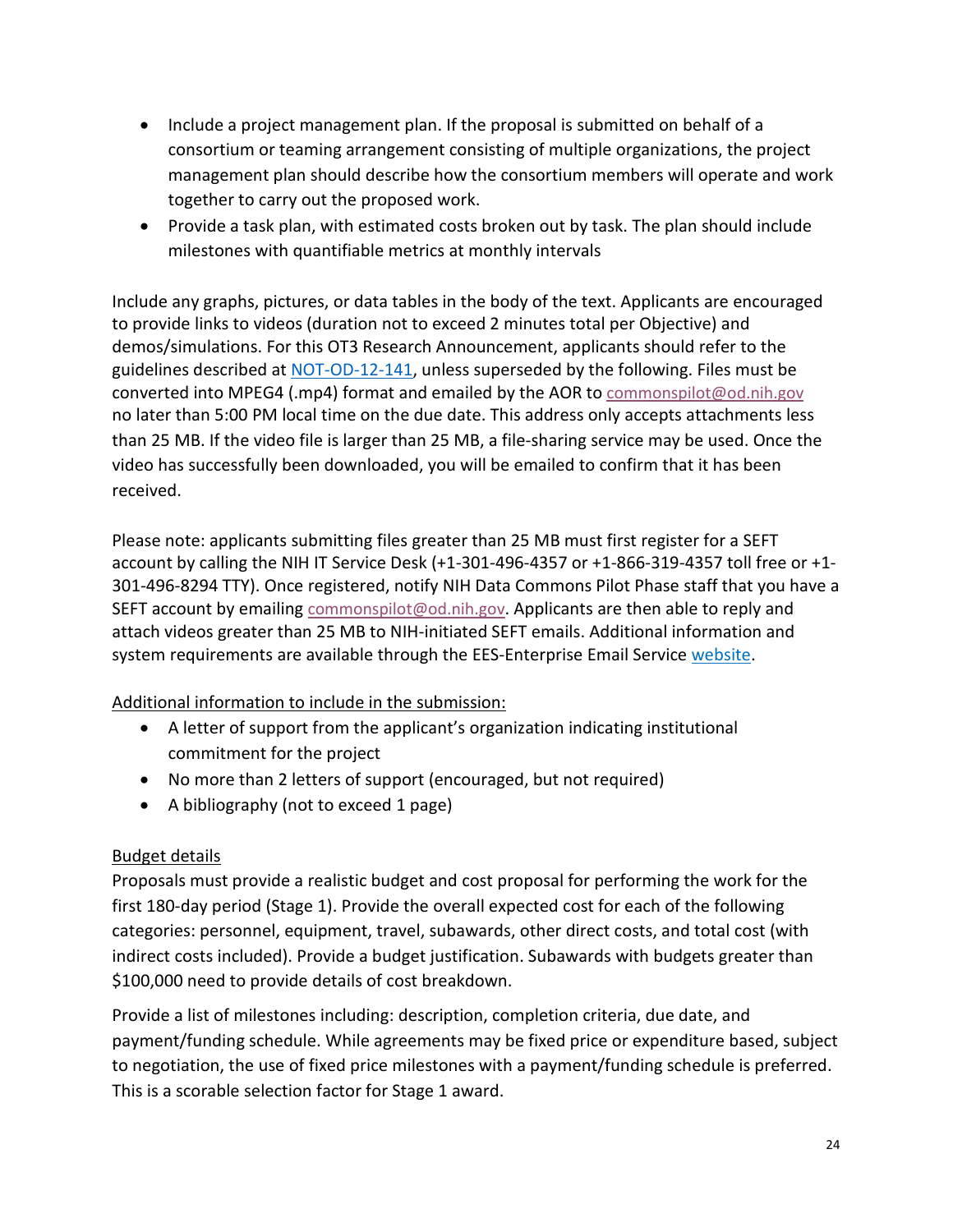Applicants need to budget for attending the Kick-off meeting of the DCPPC, to be held in Bethesda, MD, and at least one other face-to-face meeting during the 180-day period. Additionally, applicants need to budget for travel to at least 2 different consortium sites for information exchange.

Institutions with an established Facilities and Administrative (F&A) rate should use the approved rate to calculate indirect costs. Indirect costs on foreign awards will be reimbursed at a rate of 8% of total direct costs, less only equipment. Any applicant that has not negotiated an indirect cost rate may elect to charge a de minimis rate of 40% of modified total direct costs.

Cost Sharing is not strictly required, but due to the likelihood of developing solutions with commercial applications, proposers are encouraged to consider identifying a cost share percentage. Applicants may voluntarily choose to propose a financial plan that includes nonfederal resources. The budget submission must clearly identify and justify the use of these resources. Any voluntary cost share must be supported by a letter of support from the providing organizations/individual.

#### How to submit the application

Complete applications must be emailed to **commonspilot@od.nih.gov.** Applications must be submitted in text-recognizable PDF (Adobe) format, and file size must be no greater than 20 MB. Paper applications will not be accepted. Applications from institutions must be submitted by an Authorized Organizational Representative. The Scientific/Research Contact(s) will review your application for completeness and acknowledge receipt within 1 business day.

| <b>Key Events</b>          | Dates         | Action needed by applicants |
|----------------------------|---------------|-----------------------------|
| Call for projects posted   | June 15, 2017 |                             |
| Letter of Intent (LOI) due | June 30, 2017 | Email LOI by 5:00 PM United |
|                            |               | <b>States Eastern Time</b>  |
| Review of LOIs completed   | July 11, 2017 |                             |
| Invitation to submit       | July 12, 2017 |                             |
| Applications               |               |                             |

# 7. APPLICATION TIMELINE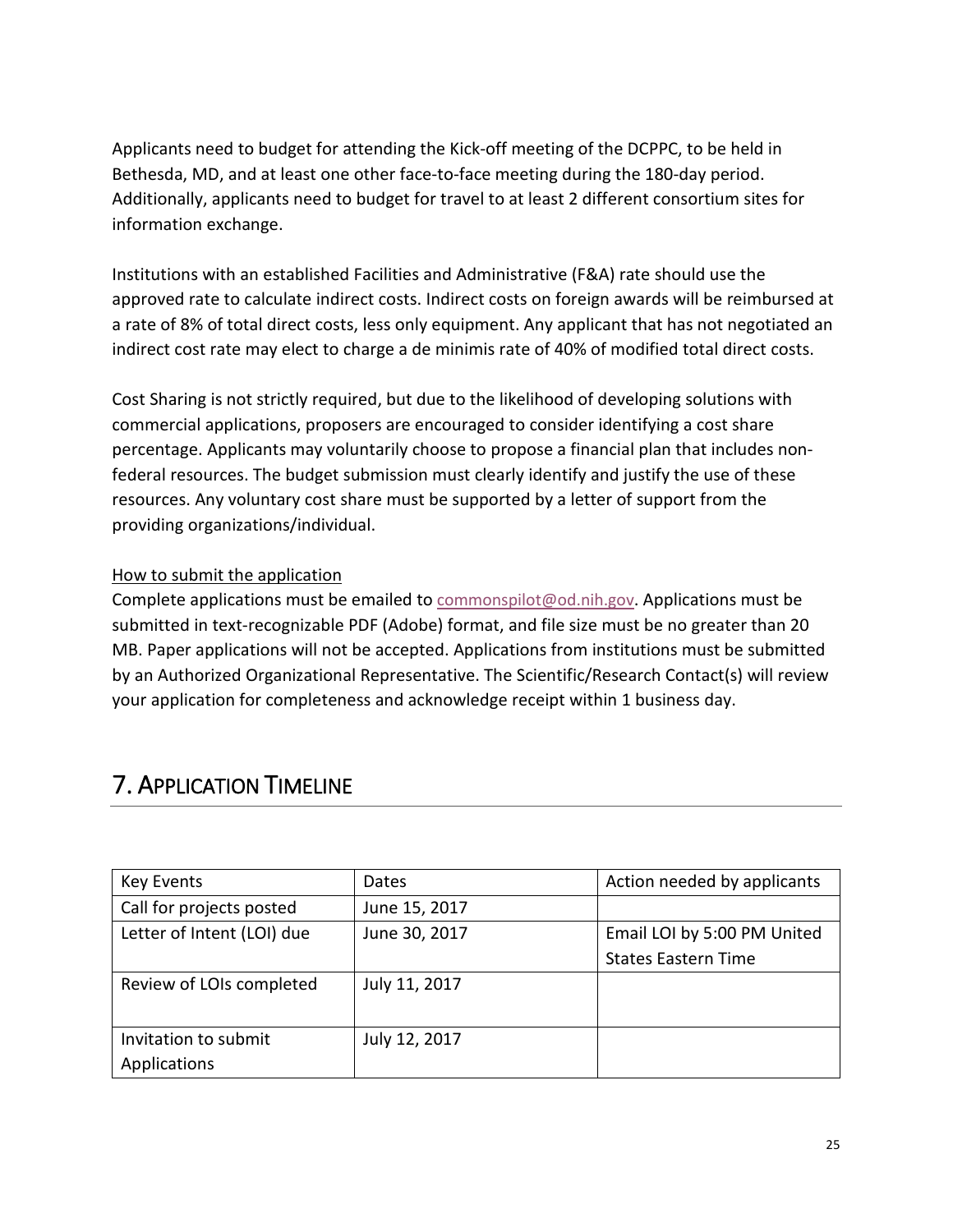| Applications due                  | July 31, 2017           | Email completed application  |
|-----------------------------------|-------------------------|------------------------------|
|                                   |                         | by 5pm United States Eastern |
|                                   |                         | Time                         |
| Review of written                 | August 23, 2017         |                              |
| applications completed            |                         |                              |
| Negotiations begin                | August 28, 2017         |                              |
| Awards announced                  | September 29, 2017      |                              |
| <b>Mandatory Kick-Off Meeting</b> | October 23-25, Bethesda |                              |

#### **Applicants**

Applicant organizations must complete and maintain the following registrations to be eligible to receive an award. There should NOT be any cost associated with ANY of these registrations. All registrations must be completed prior to award issuance. Registration can take 6 weeks or more, so **applicants should begin the registration process as soon as possible**.

• [Dun and Bradstreet Universal Numbering System \(DUNS\)](http://fedgov.dnb.com/webform) – All registrations require that applicants be issued a DUNS number. After obtaining a DUNS number, applicants can begin both SAM and eRA Commons registrations. The same DUNS number must be used for all registrations, as well as on the grant application.

• System for Award Management (SAM) (formerly CCR) – Applicants must complete and maintain an active registration, which requires renewal at least annually. The renewal process may require as much time as the initial registration. SAM registration includes the assignment of a Commercial and Government Entity (CAGE) Code for domestic organizations which have not already been assigned a CAGE Code.

o [NATO Commercial and Government Entity \(NCAGE\)](https://eportal.nspa.nato.int/AC135Public/Docs/US%20Instructions%20for%20NSPA%20NCAGE.pdf) Code – Foreign organizations must obtain an NCAGE code (in lieu of a CAGE code) in order to register in SAM.

• eRA Commons - Applicants must have an active DUNS number and SAM registration in order to complete the eRA Commons registration. Organizations can register with the eRA Commons as they are working through their SAM registration. eRA Commons requires organizations to identify at least one Signing Official (SO) and at least one Program Director/Principal Investigator (PD/PI) account in order to receive an award. Unaffiliated individuals will be registered as "independent scholars" and will also act as the SO, with the same authority in eRA Commons that the Authorized Organizational Representative(s) has in Grants.gov.

#### **Program Directors/Principal Investigators (PD(s)/PI(s))**

All PD(s)/PI(s) must have an eRA Commons account prior to award. PD(s)/PI(s) should work with their organizational officials to either create a new account or to affiliate their existing account with the applicant organization in eRA Commons. If the PD/PI is also the organizational Signing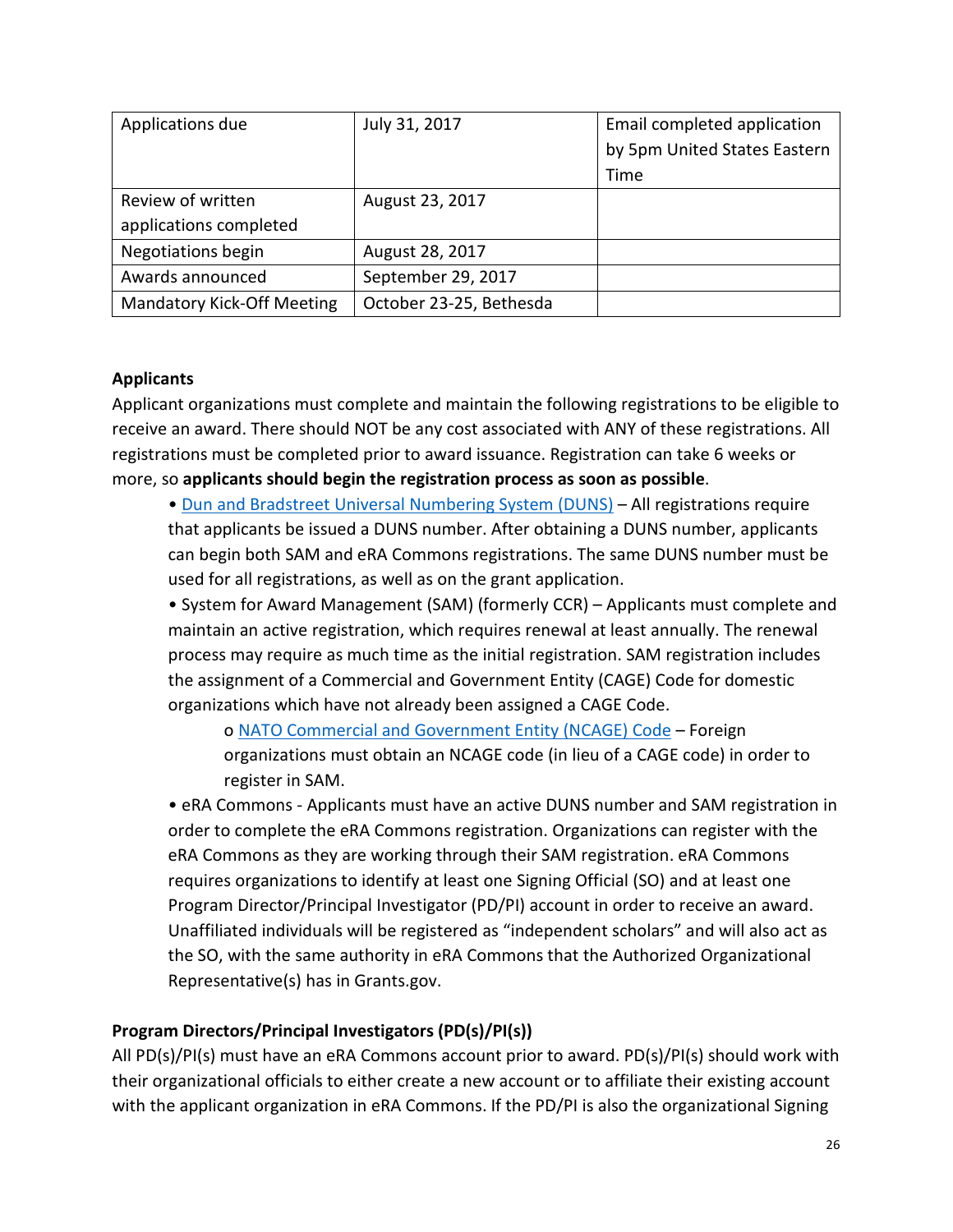Official, they must have two distinct eRA Commons accounts, one for each role. Obtaining an eRA Commons account can take up to 2 weeks.

# 8. OBJECTIVE REVIEW PROCESS

Evaluation of the Letters of Intent (LOIs) and full proposals will be conducted by an appropriate review group convened by NIH.

# **Letter of Intent (LOI)**

Letters of Intent (LOIs) will be evaluated on:

- Expertise of the team members and key personnel [30 points];
- Past performance relevant to the Data Commons [30 points];
- Outline of planned activities [20 points]
- The adequacy and appropriateness of available resources [20 points].

Submission of a Letter of Intent is required. The LOIs will be reviewed to select an applicant pool and allow NIH staff to plan for the review of invited applications.

Selected individuals or groups will be invited to submit an application by July 12. Only those who are invited may apply. Appeals of the LOI review will not be accepted.

# **Application**

The evaluation will be based on:

- The potential impact of the team's vision statement if it were successfully implemented [10 points];
- The plan for developing relevant components of the Data Commons [40 points];
- Plans for engaging the community, including, where relevant, any plan for developing a demonstration project [30 points];
- Past performance and expertise of the team members and complementarity with other awardees [10 points]; and
- The adequacy and appropriateness of the budget, resources, and data sharing and collaboration plans [10 points].

Note that past performance and expertise could refer to the proposers' demonstrated track record of particular behaviors (data community participation, collaborative efforts, openness to